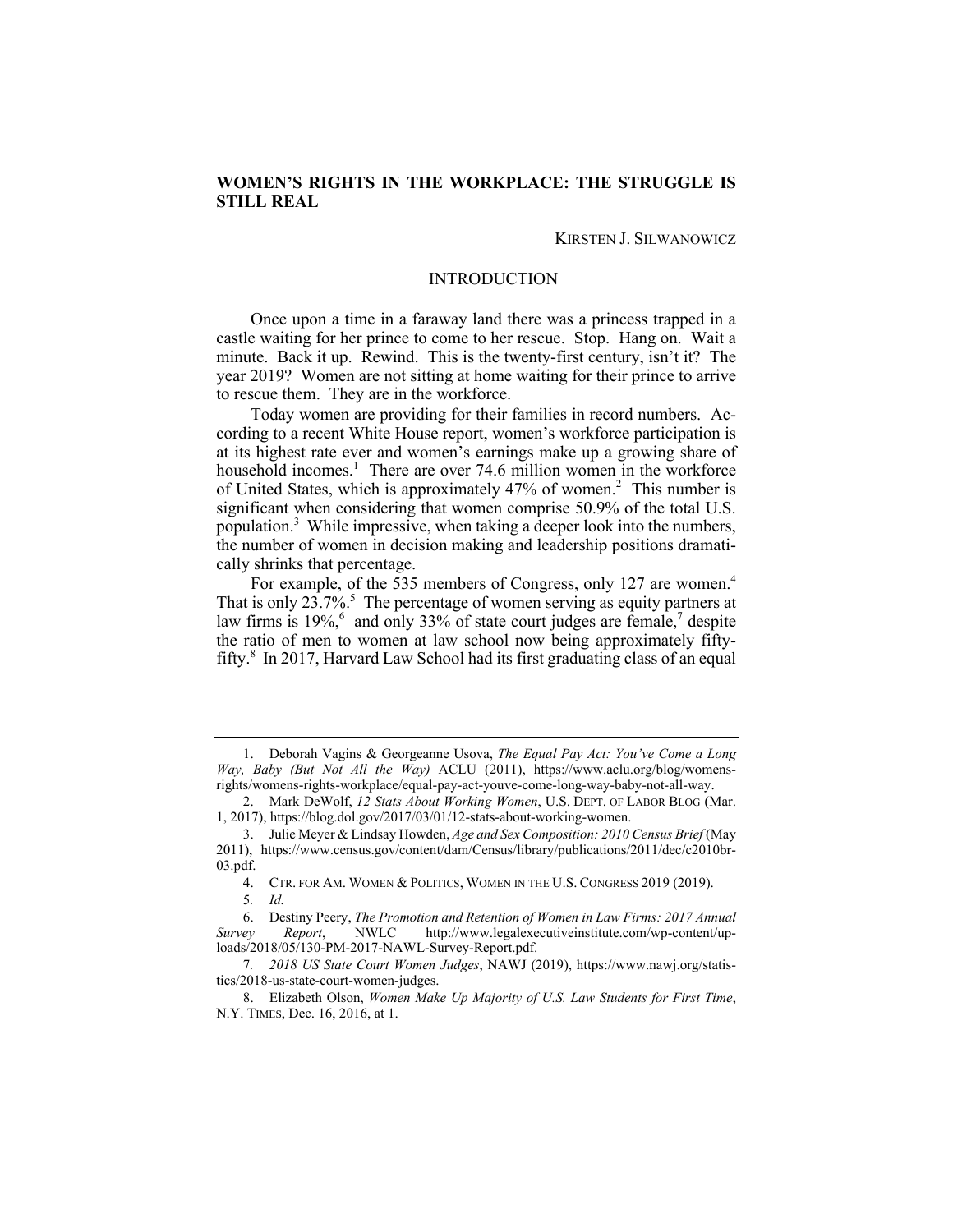number of men and women.<sup>9</sup> Nationwide there are currently 55,766 women enrolled in law school, compared to  $55,059$  men.<sup>10</sup>

While women make up 47% of business school graduates,  $11$  only 4.8% of CEOs of Fortune 500 companies are women, 12 When considering the medical field, women hold 18% of hospital CEOs and 16% of all deans and department chairs in the U.S.<sup>13</sup> However, in 2017, for the first time the majority of students entering medical school were women,<sup>14</sup> a total of 50.7% of students.<sup>15</sup> Finally, when considering the number of women in STEM (Sci- ence, Technology, Engineering, and Mathematics) fields, the gender gap is particularly pronounced in engineering and computer science, where nearly four out of every five doctoral graduates in 2014 were men.<sup>16</sup>

 The list goes on with each profession that is typically stereotyped as a male-held position. As a result, numerous laws have been enacted in the U.S. over the past several decades to prohibit discrimination on the basis of sex in the workplace. The focus of this papers is on the issue that despite all the laws that have been enacted to protect women in the workplace, how is it possible that equality STILL does not exist at work?

## I. THE HISTORY OF WOMEN'S RIGHTS LAWS IN THE WORKPLACE

 In order to understand where women's rights in the workplace are now, we have to look back at its evolution. How far have we come as a nation?

## *A. Nineteenth Century*

 Many of the laws that were in place in the early nineteenth century were women were to be home caring for children and their household. Thus, many not intended to assist women at work. Rather, stereotypes persisted that

 *ship,* HARV. BUS. REV. (Nov. 7, 2018). 13. Christina Mangurian et al., *What's Holding Women in Medicine Back from Leader-*

14. Michael A. Chandler, *Women Are Now a Majority of Entering Medical Students Nationwide*, WASH. POST (Jan. 22, 2018).

<sup>9.</sup> RBG (Magnolia Pictures 2018).

<sup>10.</sup> Olson, *supra* note 8, at 1.

<sup>11.</sup> GMAC Research Team, *Why More Women Are Applying to Business School*, MBA.COM (Jan. 11, 2018), <https://www.mba.com/mbas-and-business-masters/arti>cles/women-in-business/why-women-are-applying.

 *- fewer than last year,* CNBC (May 21, 2018), <https://www.cnbc.com/2018/05/21/2018s-for>-12. Zameena Mejia, *Just 24 female CEOs lead the companies on the 2018 Fortune 500*  tune-500-companies-have-just-24-female-ceos.html.

 <https://www.aamc.org/data/facts>/ (last accessed May 6, 2019) (scroll down to click on *2017 Applicant and Matriculant Data Tables: Total Applicants and Matriculation to U.S. Medical*  15. Assoc. of Am. Med. Colleges, *More Women Than Men Enrolled in U.S. Medical Schools in 2017*, AAMCNEWS (Dec. 18, 2017), <https://news.aamc.org/press-releases/arti>cle/applicant-enrollment-2017/; Assoc. of Am. Med. Colleges, FACTS: Applicants, Matriculants, Enrollment, Graduates, MD-PhD, and Residency Applicants Data, AAMC, *Schools by Sex, 2017*).

<sup>16</sup>*. Women in STEM*, BEST COLLEGES, <https://www.bestcolleges.com/re>sources/women-in-stem/ (last accessed May 6, 2019).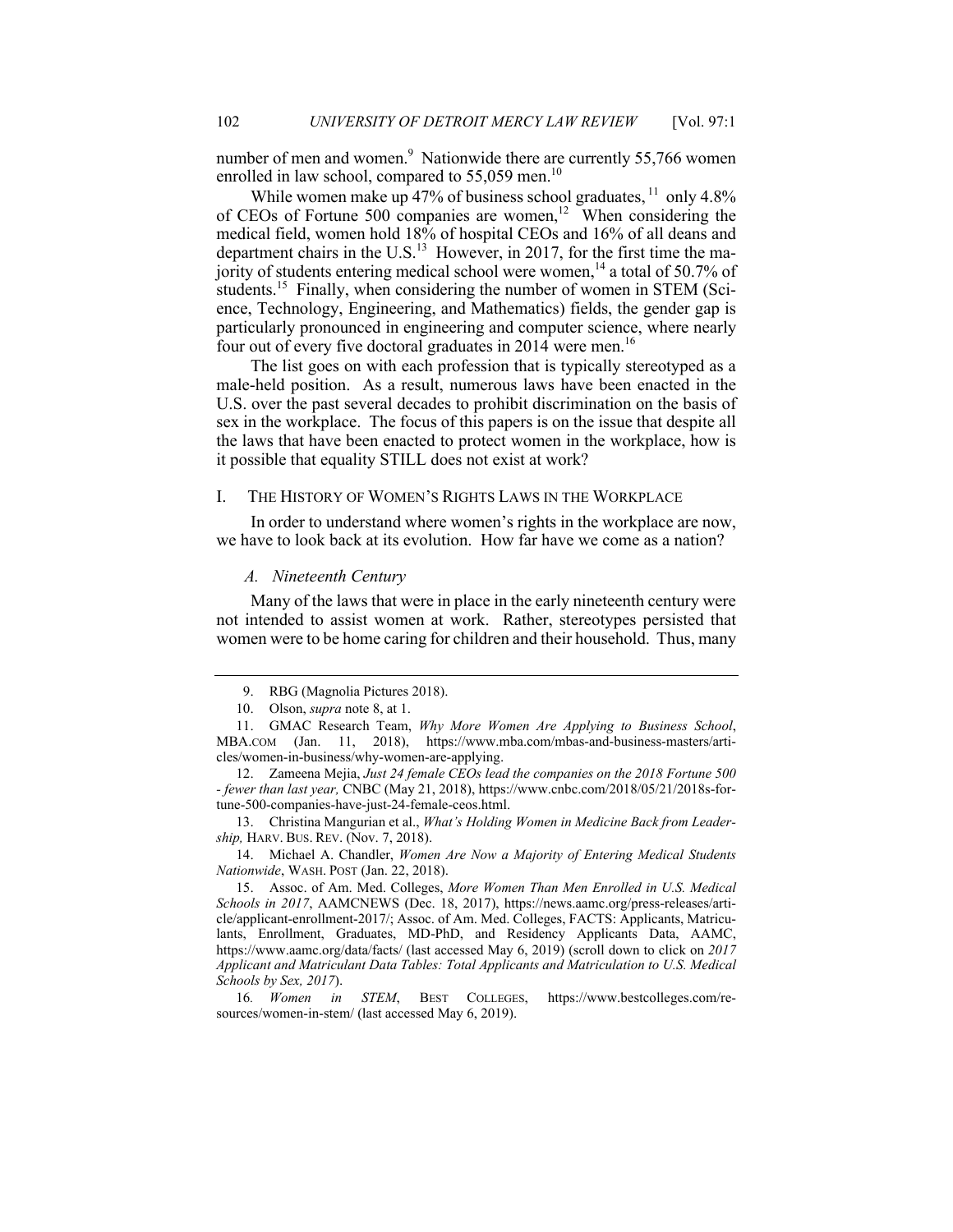of the laws reflect this idea and restricted a women's ability to work at all, for example, banning women from working overtime and at night. $17$ 

 Myra Bradwell was the first female attorney to apply to the Supreme Court of Illinois to practice law.<sup>18</sup> Her application was denied, despite the fact that she met all the necessary qualifications, including passing the bar [examination.](https://examination.19)<sup>19</sup> While the Court agreed that all citizens enjoy certain privi- leges and immunities which individual states cannot take away, it did not agree that the right to practice law in state's court is one of them.<sup>20</sup> There was no agreement that this right depended on citizenship.<sup>21</sup> The Court up- held the State's determination and denied Ms. Bradwell's application to State's age, character, and educational requirements . The Court ultimately found that the right to practice law was not a right or privilege of national citizenship guaranteed to the citizens of each State by the Fourteenth Amend- ment. Thus, the Court upheld the State's determination that women were not practice law through admission to a State bar, despite the fact she met the allowed to practice law.22

 The stereotypes of the time were clearly demonstrated in Justice Bradly's concurring opinion, stating that "[t]he paramount destiny and mis- sion of woman are to fulfill the noble and benign offices of wife and mother."<sup>23</sup> Justice Bradley went above and beyond the constitutional expla- nations of the case to describe the reasons why it was natural and proper for women to be excluded from the legal profession. He cited the importance of maintaining the "respective spheres of man and woman," with women per- forming the duties of motherhood and wife in accordance with the "law of the Creator."24

 For a long period of time women were "protected" from the harms of the workplace by laws that "protected" their interests. However, United aptly described what such laws were actually set out to accomplish when she turned out to be a cage."<sup>25</sup> States Supreme Court Justice Ruth Bader Ginsburg ("Justice Ginsburg") said, "the pedestal on which some thought women were standing all too often

 Over time, women tried fervently to abolish these protective laws on the books. One way women challenged this kind of reasoning was, and still is, to develop the potential of the protection under the equal protection clause

<sup>17</sup>*. Equal Pay Act*, HISTORY (Apr. 2, 2019), <https://www.history.com/topics/womens>rights/equal-pay-act.

<sup>18</sup>*. Bradwell v. State of Illinois*, 83 U.S. 130, 131 (1872).

<sup>19</sup>*. Id.* at 130.

<sup>20</sup>*. Id.* at 135.

<sup>21</sup>*. Id.* at 139.

<sup>22</sup>*. Id.* at 139.

<sup>23</sup>*. Id.* at 141.

<sup>24</sup>*. Id.* at 141.

<sup>25.</sup> MARY ZAIA, YOU CAN'T SPELL TRUTH WITHOUT RUTH 5 (2018).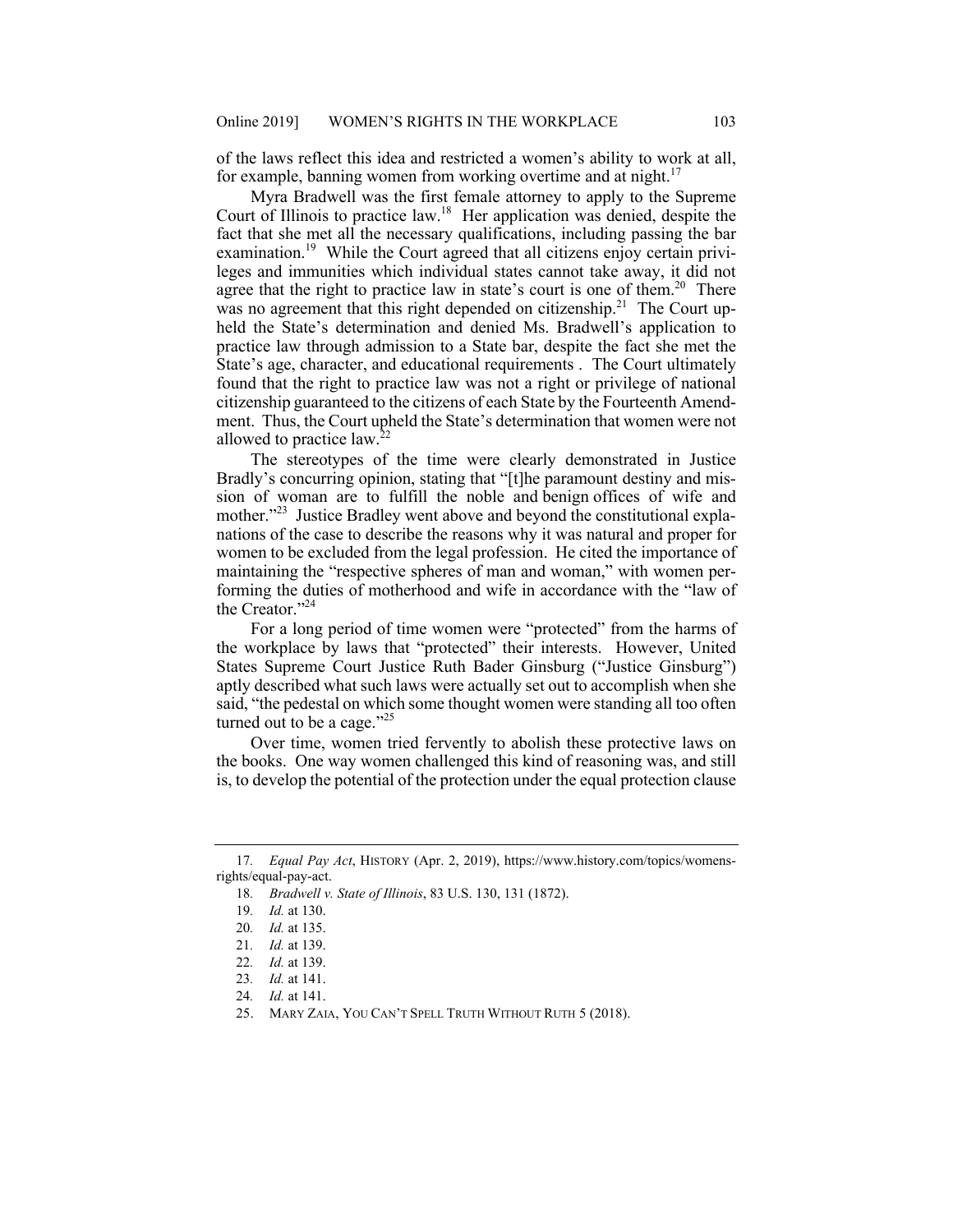of the Fourteenth Amendment.<sup>26</sup> The Supreme Court historically has exam- ined equal protection challenges by categorizing the interest at issue such as, race, economic status, nationality, or sex, and then then applying the appropriate standard of review to the interest at hand.<sup>27</sup> Attorneys that came before the Supreme Court tried to argue that sex is a "suspect class" and as a result should be treated with the "strict scrutiny test."<sup>28</sup> However, case after case, the Court denied cases on this theory. The Court believed that only minoriof the country's population,<sup>29</sup> the justices had a hard time believing that dis- crimination on the basis of sex even existed at all. ties were protected from discrimination; however, because women were 50%

 In the late nineteenth century, women attempted another push towards equality and tried to pass the Equal Rights Amendment ("ERA"). They came close, but the ERA failed to be ratified in enough states to become an amendment to the Constitution of the United States.<sup>30</sup>

## *B. Twentieth Century*

 By the early twentieth century, women made up one quarter of the workforce and incrementally, laws were enacted to protect their [interests.](https://interests.31)<sup>31</sup> In the beginning of the 1900s and through the mid-1900s, as men went off to war, many women worked the jobs that men had left [behind.](https://behind.32)<sup>32</sup> This included both blue collar and white-collar jobs.<sup>33</sup>

 However, when the war was over and the men returned home, women wanted to continue working, but many were immediately fired and sent back home to care for the home and [children.](https://children.34)<sup>34</sup> Women wanted to continue to work to support their families so they decided to fight back. As a result, the workplace. One by one, as minds changed, the laws changed. many laws were overturned and women began being treated like equals in

<sup>26</sup>*. Doesn't the 14th Amendment Already Guarantee Women Equal Rights Under the Law?*, ERA EDUCATION PROJECT: EQUAL MEANS EQUAL, <http://eraeducationpro>[ject.com/doesnt-the-14th-amendment-already-guarantee-women-equal-rights-under-the-law](https://ject.com/doesnt-the-14th-amendment-already-guarantee-women-equal-rights-under-the-law)/ (last accessed May 6, 2019).

<sup>27</sup>*. Id.* 

<sup>28</sup>*. Id.* 

<sup>29</sup>*. Id.* 

<sup>30</sup>*. Id*; *Ratification Info State by State*, Alice Paul Institute, <www.equalrightsamend>[ment.org/era-ratification-map](https://ment.org/era-ratification-map) (last accessed June 26, 2019).

<sup>31.</sup> HISTORY, *supra* note 17.

 *1769 to the 2017 Women's March on Washington*, U.S.NEWS (June 20, 2017), 32. Susan Milligan, *Stepping Through History: A Timeline of Women's Rights From*  <https://www.usnews.com/news/the-report/articles/2017-01-20/timeline-the-womens-rights>movement-in-the-us.

<sup>33.</sup> Johnson Hur, *History of Women in the Workforce,* [BeBusinessed.com](https://BeBusinessed.com), <https://be>[businessed.com/history/history-of-women-in-the-workforce/](https://businessed.com/history/history-of-women-in-the-workforce) (last accessed June 26, 2019).

<sup>34</sup>*. Id.*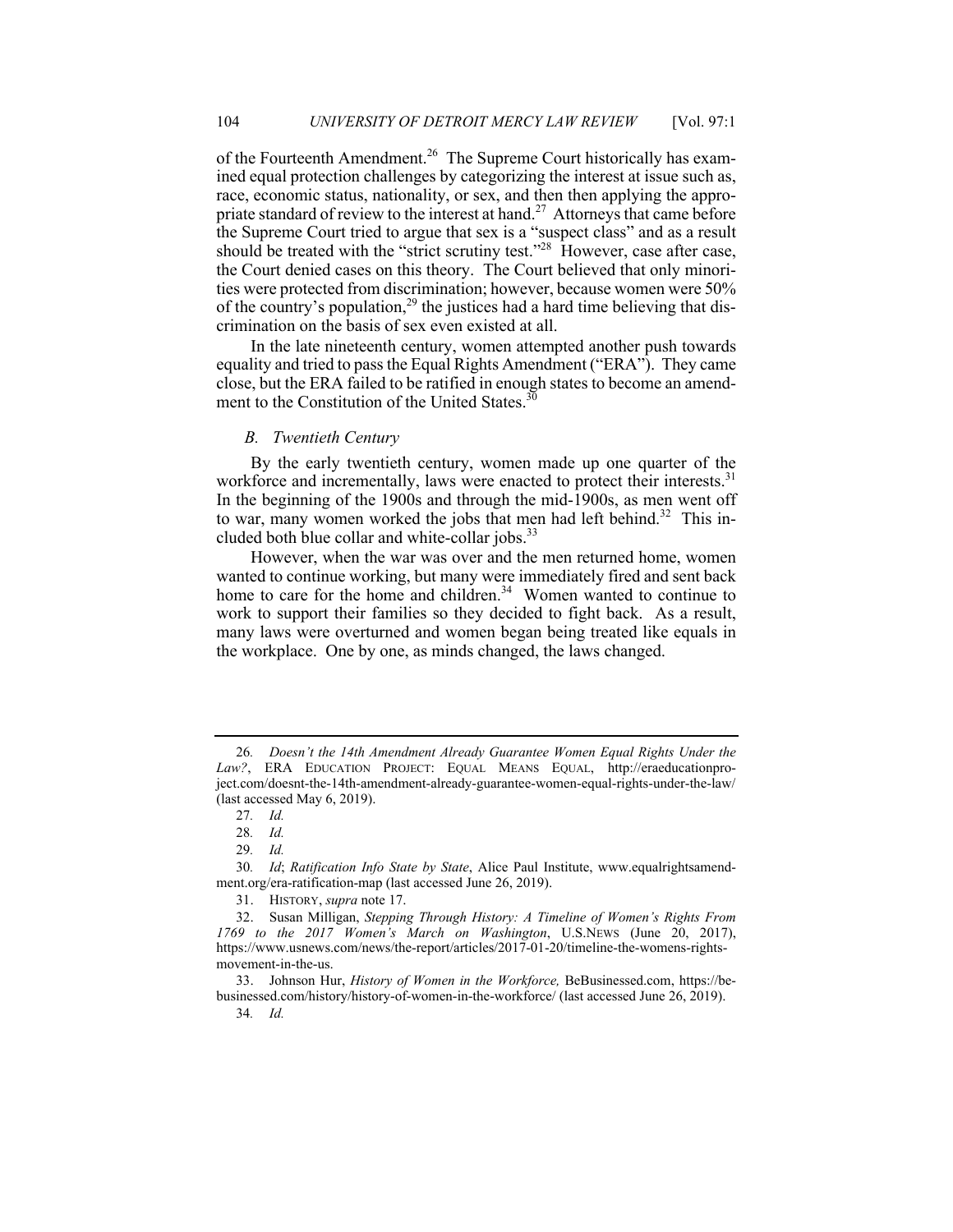## *1. Fair Labor Standards Act of 1938*

 The most precedential law that was enacted and changed the basic op- erations of most workplaces at this time was the Fair Labor Standards Act ("FLSA"). Secretary of Labor Frances Perkins worked ardently to develop legislation to help underpaid workers and exploited child [laborers.](https://laborers.35) 35

 "In 1933 when President Franklin D. Roosevelt asked Frances Perkins to become Secretary of Labor, she told him that she would accept the ap- pointment if she could advocate a law to put a floor under wages and a Roosevelt heartily agreed, Frances Perkins asked him, 'Have you consid- ered that to launch such a program . . . might be considered unconstitu- tional?' President Franklin D. Roosevelt retorted, 'Well, we can work out something when the time comes."<sup>36</sup> ceiling over hours of work and to abolish abuses of child labor. When

 With assistance from two constitutional attorneys, who drafted the law so that it would pass muster in front of the Supreme Court, Perkins assisted in enacting the FLSA.<sup>37</sup> The FLSA was enacted in 1938 and established min- imum wage, overtime pay, recordkeeping, and child labor standards affect- ing full-time and part-time workers in both the private sector and public sector.<sup>38</sup> The Wage and Hour Division of the United States Department of Labor administers and enforces the FLSA.<sup>39</sup> The FLSA covers all employees cluding, producing, handling, selling, or otherwise working on goods or materials that have been moved in or produced for interstate commerce.<sup>40</sup> of certain enterprises having workers engaged in interstate commerce, in-

 However, Congress left out some key components to the FLSA includ- ing the issues of vacation, holiday, sick time, meals or rest periods, pay raises and fringe benefits.<sup>41</sup> The FLSA "does not limit the number of hours per day or per week that employees aged 16 years and older can be required to work."<sup>42</sup> Furthermore, the FLSA does not provide "wage payment or colsions in excess of those required by the FLSA. $143$  As a result, additional lection procedures for an employee's usual or promised wages or commislegislation was required in order to provide sufficient protection to women in the workforce.

41. Wage & Hour Div., *Handy Reference Guide to the Fair Labor Standards Act*, U.S. DEP'T OF LABOR (2016),<https://www.dol.gov/whd/regs/compliance/hrg.htm>.

43*. Minimum Wage*, U.S. DEP'T OF LABOR, <https://www.dol.gov/gen>eral/topic/wages/minimumwage (last accessed May 6, 2019).

<sup>35.</sup> Jonathan Grossman, *Fair Labor Standards Act of 1938: Maximum Struggle for a Minimum Wage,* U.S. DEP'T OF LABOR, <https://www.dol.gov/general/aboutdol/his>tory/flsa1938 (last accessed May 6, 2019)*.* 

<sup>36</sup>*. Id.* 

<sup>37</sup>*. Id.* 

<sup>38. 29</sup> U.S.C. § 203 (1938).

<sup>39</sup>*. Id*. § 204(a) (2006)*.* 

<sup>40</sup>*. Id.* § 203(e) (2018).

<sup>42.</sup> Wage & Hour Div., *Questions and Answers About the Fair Labor Standards Act*, U.S. DEP'T OF LABOR*,* <https://www.dol.gov/whd/flsa/faq.htm> (last accessed May 6, 2019).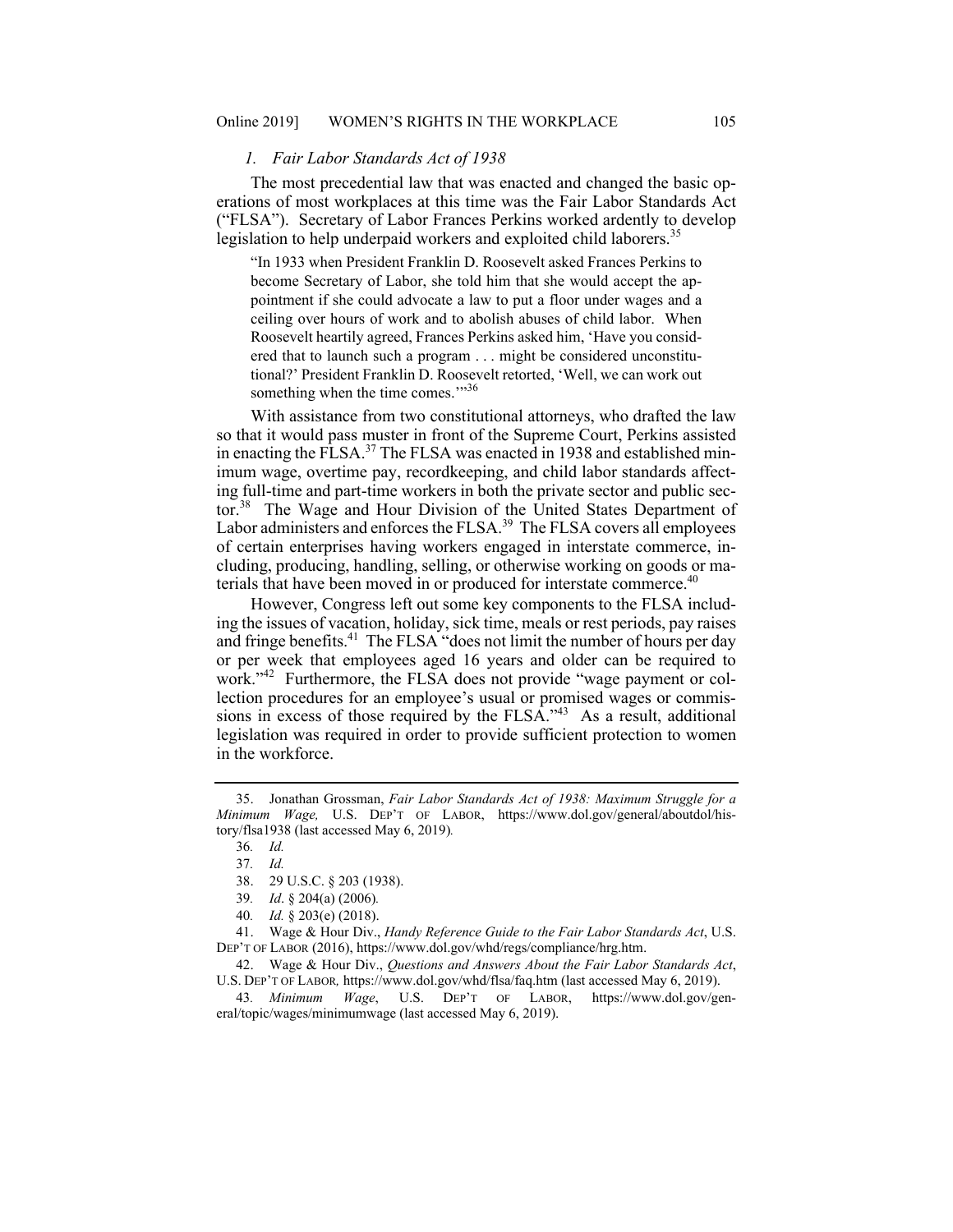## *2. Equal Pay Act of 1963*

 In 1963, the Equal Pay Act (EPA) was enacted. As an amendment to the FLSA, the EPA provides that employers may not pay unequal wages to men and women who perform jobs that require substantially equal skill, ef- fort, and responsibility, and that are performed under similar working conditions within the same [establishment.](https://establishment.44)<sup>44</sup>

In 1961, prior to the bill being introduced to Congress,

 partment of Labor, which was responsible for administering gender-issue labor laws. At her urging, President John F. Kennedy established the Presidential Commission on the Status of Women to develop recommen- dations for achieving equality. She gathered data, built coalitions, and won over opponents in a successful campaign to bring an Equal Pay Act before Congress. In February of 1963, Esther Peterson submitted a draft bill of an Equal Pay Act to Congress on behalf of the Kennedy administration."<sup>45</sup> "Esther Peterson was appointed to head the Women's Bureau in the De-

 With her assistance, United States House Representative Katharine St. George helped lead the charge for a bill in [Congress.](https://Congress.46)<sup>46</sup> The bill was signed into law on June 10, 1963. President John F. Kennedy praised it as a "first step" forward, but acknowledged that much remains to be done to achieve full equality of economic opportunity for [women.](https://women.47) $47$ 

 Despite the fact that the EPA was the first national civil rights legisla- tion focusing on employment discrimination, the EPA includes guidelines for when unequal pay is [permitted.](https://permitted.48)<sup>48</sup> Specifically on the basis of merit, sen- iority, workers' quality or quantity of production and other factors not determined by gender.<sup>49</sup> This leaves open the door for an employer to discrimi- nate on the basis of sex. To address these concerns the EPA provides, "employees who believe they are being discriminated against can either file ("EEOC") or directly sue their employer in court."<sup>50</sup> a complaint with the Equal Employment Opportunity Commission

 However, there are limitations on both sides to filing suit. "The time limit for filing an EPA charge with the EEOC and the time limit for going to court are the same – within two years of the alleged unlawful compensation

<sup>44. 29</sup> U.S.C. § 206(d) (1963).

<sup>45</sup>*. Equal Pay Act of 1963*, NAT'L PARK SERV. (Apr. 1, 2016), <https://www.nps.gov/ar>ticles/equal-pay-act.htm.

 *Act*, ICRW (Nov. 2016), <https://www.icrw.org/wp-content/uploads/2016/11/Everything>-46. Rosa Cho & Abagail Kramer, *Everything You Need to Know about the Equal Pay*  You-Need-to-Know-about-the-Equal-Pay-Act.pdf.

<sup>47</sup>*. Equal Pay Act of 1963*, *supra* note 45.

<sup>48.</sup> S. Rep. No. 13050 (remarking on the Civil Rights Act of 1963).

<sup>49. 29</sup> U.S.C. § 206(d)*.* 

<sup>50.</sup> Filing a Charge of Discrimination, U.S. EQUAL EMP. OPPORTUNITY COMMISSION, <https://www.eeoc.gov/employees/charge.cfm>(last accessed May 6, 2019).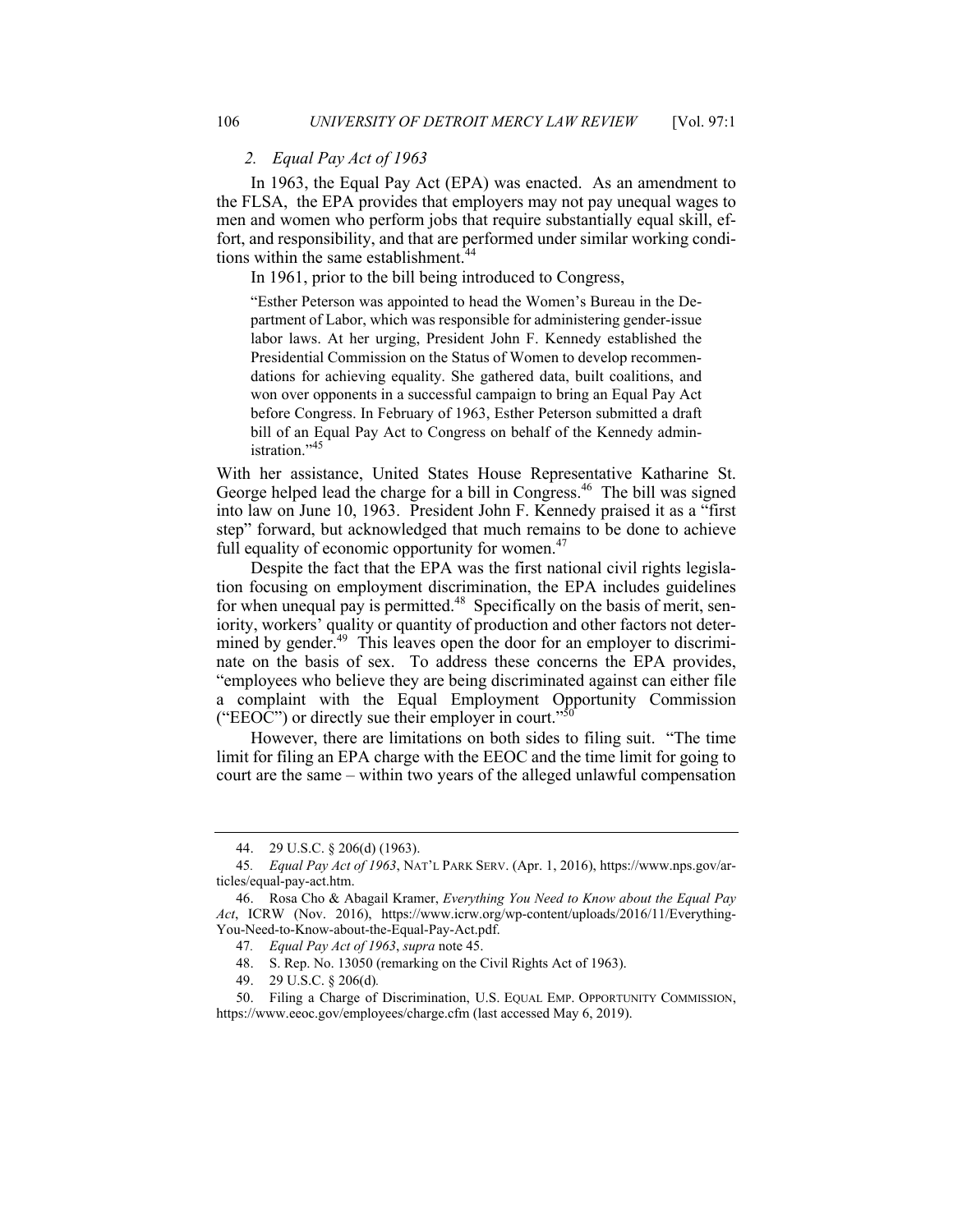practice or, in the case of a willful violation, within three years."<sup>51</sup> This is problematic because of the practicalities of when an individual decides to file with the EEOC, the filing of an EEOC charge under the EPA does not extend the time frame for going to court. Therefore, an individual must weigh the benefits and the burdens of filing in each venue. As a result, Pres- ident John F. Kennedy is still correct that much still remains to be done today.

## *3. Title VII of the Civil Rights Act of 1964*

 The Civil Rights Act of 1964 ("CRA") prohibits discrimination in a broad array of conduct including public accommodations, governmental services, and education.<sup>52</sup> While ground breaking, the CRA did not pass with- out challenge. Five hundred amendments were made to the bill and Congress debated the bill for a total of 534 [hours.](https://hours.53)<sup>53</sup> In fact, "sex" was added only two days before the bill's passage in the House, without prior hearing or debate, the civil rights bill but believed his amendment "[would] do some good for by an amendment offered by Representative Howard Smith, who opposed the minority sex."<sup>54</sup>

 pay but outright bars discrimination based on race, sex, color, religion, and national origin. This extends to all aspects of employment, including pro- hibiting discrimination in recruitment, hiring, firing, wages, assignment, pro- motions, benefits, discipline, discharge, and [layoffs.](https://layoffs.55) 55 Title VII applies to Title VII of the CRA ("Title VII") goes beyond simply ensuring equal private employers, labor unions, and employment [agencies.](https://agencies.56)<sup>56</sup>

 Title VII also created the United States Equal Employment Opportunity Commission (EEOC), a five-member, bipartisan commission whose mission is to eliminate unlawful employment discrimination. The law provides that the Commissioners, no more than three of whom may be from the same

 women of this country would be drastically discriminated against in favor of a Negro woman." *Id.* "[A] vote against this amendment today by a white man is a vote against his wife, or his widow, or his daughter, or his sister." *Id.* at 2580 (remarks of Rep. Martha Griffiths); *see*  Robert C. Bird, *More Than a Congressional Joke: A Fresh Look at the Legislative History of Sex Discrimination of the 1964 Civil Rights Act*, 3 WM. & MARY J. WOMEN & L. 137, 156 authcheckdam.pdf; *See id*. (remarks of Reps. Tuten, Pool, Andrews, and Rivers expressing same concern, for example Rep. Andrews). "Unless this amendment is adopted, the white n.124 (1997).

55. Title VII of the Civil Rights Act of 1964, 42 U.S.C. § 2000e *et seq.* 

<sup>51. 29</sup> U.S.C. § 255 (1963).

<sup>52. 42</sup> U.S.C. § 2000e-2 (1964).

 OPPORTUNITY COMMISSION, <www.eeoc.gov/eeoc/history/35th/milestones/1964.html> (last ac-53. 110 CONG. REC. 2583 (remarks of Rep. Smith); *1964,* U.S. EQUAL EMP. cessed June 26, 2019).

 *Gender Identity, and the Civil Rights Act of 1964*, Jones Day (April 2015), 54. Eric Dreiband & Brett Jones Day, *The Evolution of Title VII—Sexual Orientation,*  <www.jonesday.com/files/Publication/07f7db13-4b8c-44c3-a89b-6dcfe4a9e2a1/Presenta>tion/PublicationAttachment/74a116bc-2cfe-42d2-92a5-787b40ee0567/dreibandlgbt.

<sup>56</sup>*. Id.*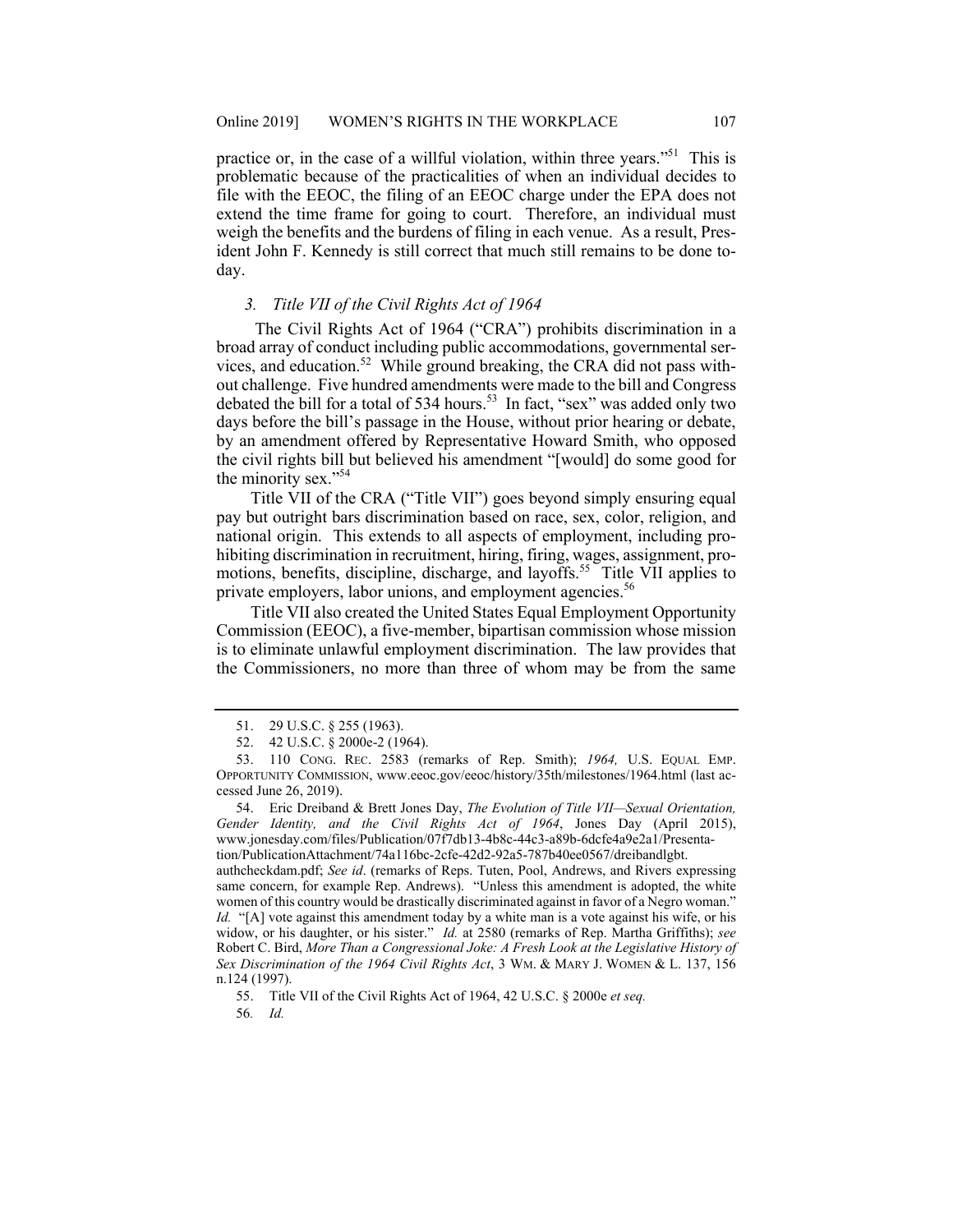political party, are appointed to five-year terms by the President and con- firmed by the Senate. The Chairman of the agency appoints the General Counsel. The first Chairman of the EEOC was Franklin D. Roosevelt, Jr. when the EEOC opened its doors for business on July 2, 1965, only one year after Title VII's enactment into law. The EEOC was established to ensure of religion, race, sex, color, national origin, age, or disability.<sup>57</sup> The greatest benefit of the EEOC is its ability to file an action against an employer if the claim of discrimination is not settled through mediation. This allows dis- crimination cases to proceed forward, even if the complaining party does not have representation by an attorney.<sup>58</sup> equality of opportunity by vigorously enforcing federal legislation prohibiting discrimination in employment—particularly discrimination on the basis

 Only two years after Title VII was enacted, prominent civil rights attor- ney Carl Rachlin wrote a scathing law review article for the Boston College Law Review thoroughly detailing all of the various limitations and qualifications of Title VII.<sup>59</sup> He criticized that Title VII only applies to "covered employers," which today consists of having at least fifteen (15) employees or more. Plus, the employee must be working at that employer for a specified period of time, which varies depending on whether the employer is a private business, state or local government, or a federal [agency.](https://agency.60)<sup>60</sup> Additionally, he notes Title VII permits an employer to apply different standards of compen- sation pursuant to certain seniority systems. This poses a problem because as he explains, by writing in the seniority system exception, Congress made no effort to right years of wrong (to give it its best face) in the hopes of setting sail for a reasonable future. So even if the employment practice was once legal and now illegal, so long as moving forward there is no discrimi- nation, there is no unlawful act. However, that doesn't correct the numerous instances of discrimination on the basis of sex that occurred of the years prior to the law changing, which could have affected women's pay rates.

 Despite the fact that the majority of his time was spent defending ac- tions that led to the Supreme Court to throw out the convictions of thousands of young people, both black and white, who struggled to desegregate public accommodations in the South, it is evident that Carl Rachlin's approach also applies to sex-based discrimination.<sup>61</sup> Very few amendments have been made to the CRA since its inception and as a result, women still struggle to achieve equality in the workplace.

 <https://www.britannica.com/topic/Equal-Employment-Opportunity-Commission>(last ac-57*. Equal Employment Opportunity Commission*, ENCYCLOPEDIA BRITANNICA, cessed May 6, 2019).

<sup>58</sup>*. Mediation*, U.S. EQUAL EMP. OPPORTUNITY COMMISSION, [https://www.eeoc.gov/eeoc/mediation/](https://www.eeoc.gov/eeoc/mediation) (last accessed May 6, 2019).

<sup>59</sup>*. See* Carl Rachlin, *Title VII: Limitations and Qualifications*, 7 B.C. L. REV. 473, 473 (1966).

<sup>60</sup>*. Id.* 

<sup>61.</sup> Wolfgang Saxon, *Carl Rachlin, 82, a Lawyer for Civil Rights Demonstrators,* N.Y. TIMES (Jan. 4, 2000).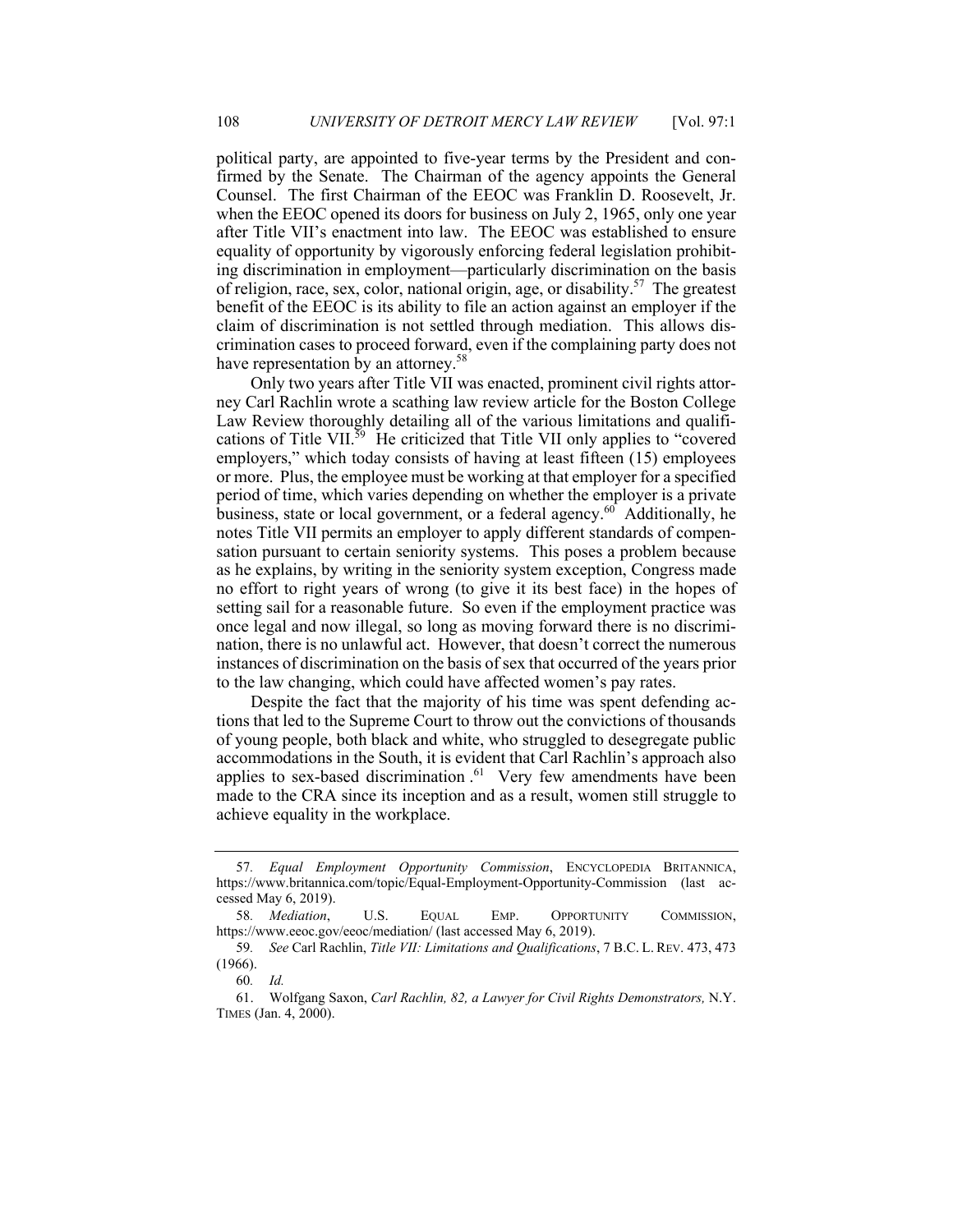#### *4. Pregnancy Discrimination Act*

 Moving forward a few years, the Pregnancy Discrimination Act (PDA) was signed into law by President Jimmy Carter on October 31, 1978.<sup>62</sup> The PDA was enacted as a result of Congress's disappointment with how the Supreme Court ruled in *Geduldig v. Aiello* and *General Electric v. [Gilbert](https://Gilbert.63).*<sup>63</sup>

 In *Geduldig v. Aiello*, Carolyn Aiello experienced disability as a result of complications during her pregnancy. She was ineligible for benefits from California's Disability Fund under Section 2626 of California's Unemploy- ment Insurance Code. Section 2626 denied benefits to women whose disa- bilities resulted from pregnancy. Ms. Aiello challenged the statute as a vio- lation of the Equal Protection Clause of the Fourteenth Amendment. The United States District Court for the Northern District of California held the statute unconstitutional. The State of California appealed to the United States Supreme [Court.](https://Court.64)<sup>64</sup> The Supreme Court reversed the District Court and upheld the statute accepting California's interest in keeping the Disability Fund program solvent and maintaining the low contribution rate from pro- gram members. The Court noted that insuring disability resulting from preg- program "impossible to maintain."65 The Court stated that just as in *Dan-* Clause to "choose between attacking every aspect of a problem or not attack- ing the problem at all."66 For that reason, "California could constitutionally maintain the solvency and contribution level of the program."<sup>67</sup> nancy complications would be "extraordinarily expensive" and make the *dridge v. Williams*, California was not obligated by the Equal Protection choose which disabilities to insure through the Disability Fund in order to

 In *General Electric v. Gilbert*, "General Electric Company (GE) offered its employees a disability plan for non-occupational sicknesses and acci- dents, but the plan did not cover disabilities from pregnancy. A class of female employees of GE sued their employer for sex discrimination in violation of Title VII of the Civil Rights Act of 1964.<sup>68</sup> On appeal to the Su- preme Court, the Court held that employers have the right to exclude any condition from a disability plan with a reasonable basis. The Court referred to the previous decision, *Geduldig v. Aniello*, which dealt with a similar case under the Equal Protection Clause. In that case, the Court held that the preg- nancy exclusion divided the employees into two groups, one that was solely female and the other that contained both sexes, so the distinction is not primarily sex-based.<sup>69</sup> The Court applied the same analysis to this case.

<sup>62. 42</sup> U.S.C. § 2000e *et seq.* 

<sup>63</sup>*. History of the Pregnancy Discrimination Act*, JURIST (Dec. 20, 2014), <https://www.jurist.org/archives/feature/background-for-pda>/.

<sup>64.</sup> Geduldig v. Aiello, 417 U.S. 484 (1974).

<sup>65</sup>*. Id.* 

<sup>66</sup>*. Id.* 

<sup>67</sup>*. Id.* 

<sup>68.</sup> General Electric Company v. Gilbert, 429 U.S. 125 (1976).

<sup>69</sup>*. Id.*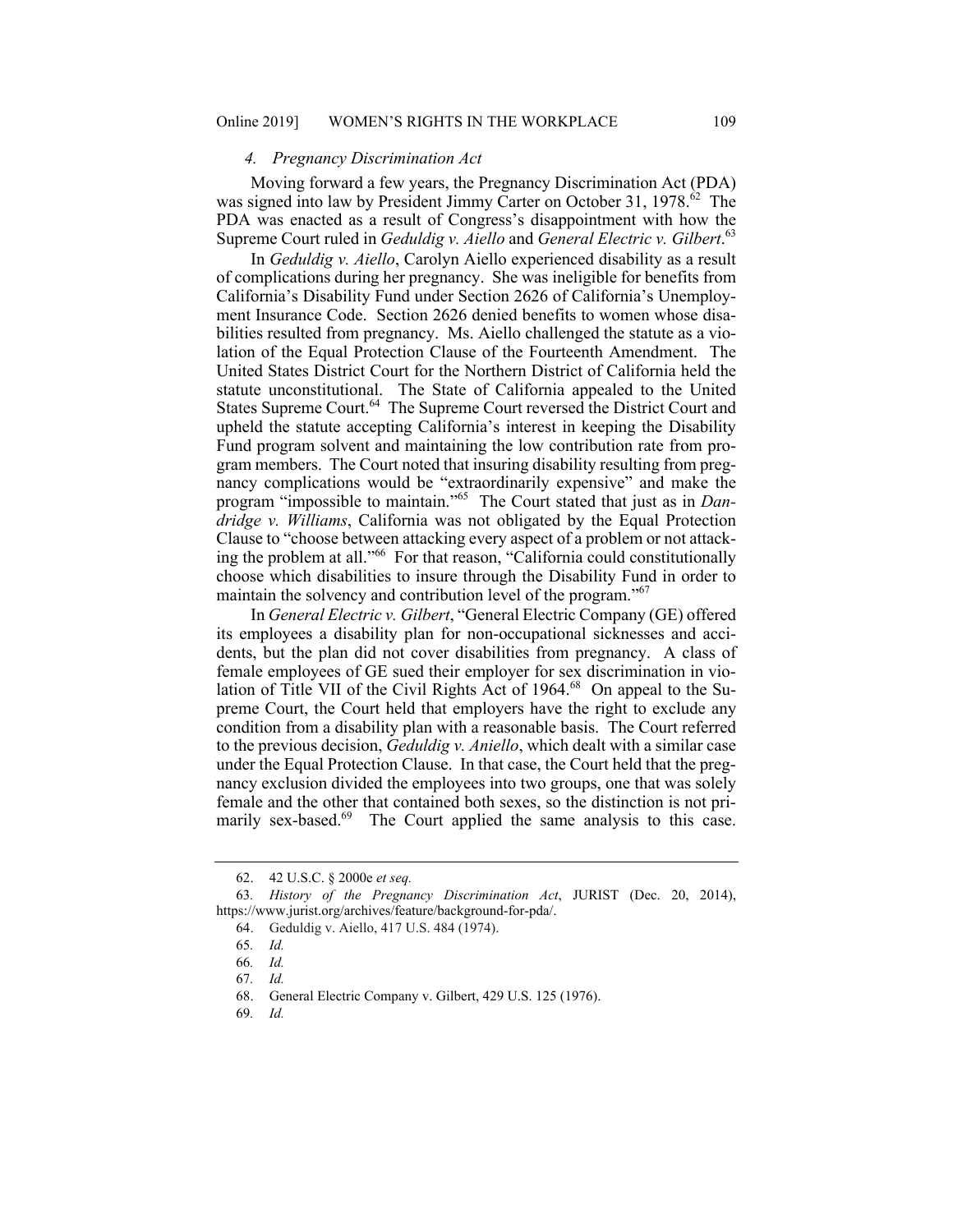Because the disability plan was not worth more to men than it was to women, the Court concluded that it did not discriminate based on sex.<sup>70</sup>

 The PDA was enacted as an Amendment to Title VII of the Civil Rights Act of 1964.<sup>71</sup> The PDA makes it clear that "because of sex" or "on the basis of sex," as used in Title VII, includes "because of or on the basis of pregnancy, childbirth or related medical conditions."<sup>72</sup> Therefore, the PDA for- bids discrimination based on pregnancy when it comes to any aspect of em- ployment, including hiring, firing, pay, job assignments, promotions, layoff, training, fringe benefits, such as leave and health insurance, and any other term or condition of [employment.](https://employment.73)<sup>73</sup>

 Moreover, under the Americans with Disabilities Act (ADA), if a woman is temporarily unable to perform her job due to a medical condition related to pregnancy or childbirth, the employer or other covered entity must treat her in the same way as it treats any other temporarily disabled em[ployee.](https://ployee.74)<sup>74</sup> For example, the employer may have to provide light duty, alter- native assignments, disability leave, or unpaid leave to pregnant employees if, and only if, it does so for other temporarily disabled [employees.](https://employees.75)<sup>75</sup>

 However, this law also left open the door for further discrimination. If employers do not allow for reasonable accommodations under the ADA for their temporarily disabled employees, then a reasonable accommodation would not be required by the employer and as a result, the employee could be put on unpaid medical leave, depending on the sick and vacation leave policies of the employer. As a result, because all of these holes in the PDA, women continue to face hardship in the workplace when it comes to their pregnancies.

# *5. Family Medical Leave Act*

 On February 5, 1993, the Family Medical Leave Act (FMLA) was en- acted and granted eligible employees of covered employers to take unpaid, job-protected leave for specified family and medical reasons.<sup>76</sup> U.S. House Representative William D. Ford from Michigan introduced this bill to the House on January 5, 1993.<sup>77</sup> It was one of the first bills that President Clinton signed into law.<sup>78</sup> Under the FMLA, an eligible employee is

 one who works for a covered employer, has worked for the employer for at least twelve months, has at least 1,250 hours of service for the

<sup>70</sup>*. Id.* 

<sup>71.</sup> Title VII of the Civil Rights Act of 1964, 92 Stat. 2076 (codified as amended at 42 U.S.C. § 2000e (1978)).

<sup>72</sup>*. Id.* 

<sup>73</sup>*. Id.* 

<sup>74</sup>*. Id.* 

<sup>75</sup>*. Id.* 

<sup>76.</sup> Family Medical Leave Act of 1993, 29 U.S.C. § 2601 *et seq.* 

<sup>77</sup>*. See id.* 

<sup>78</sup>*. See id.*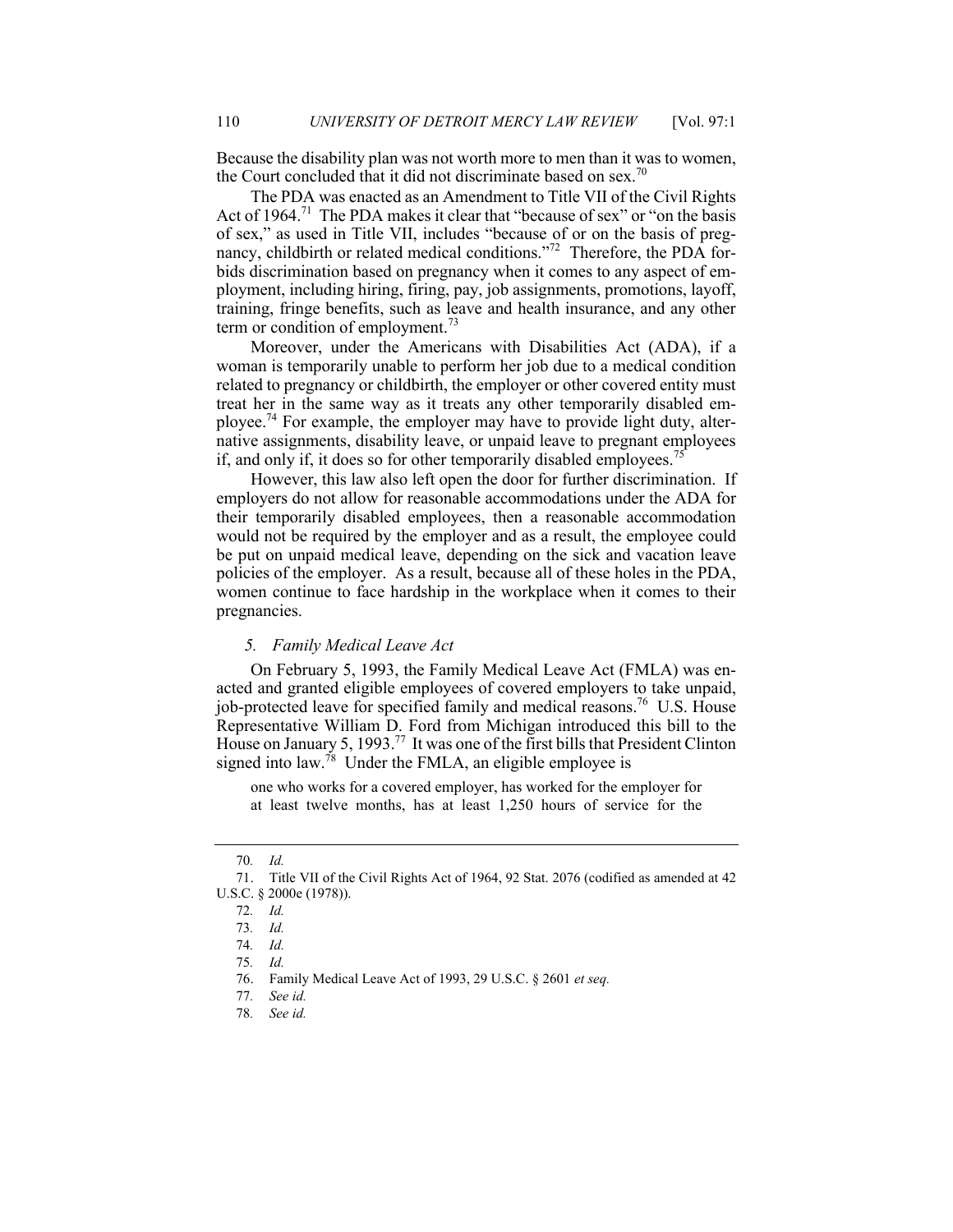employer during the twelve month period immediately preceding the leave … and works at a location where the employer has at least fifty employees within seventy-five miles.<sup>79</sup>

 A covered employer is a private sector employer with fifty or more employees in twenty or more workweeks in the current or preceding calendar year.<sup>80</sup> regardless of the number of employees it employs, are covered [employers.](https://employers.81)<sup>81</sup> Employees working in the workforce that meet these requirements and work for a covered employer have the ability to take FMLA leave for the birth of a child or placement of a child for adoption or foster care and are able to continue to receive their health insurance [coverage.](https://coverage.82)<sup>82</sup> In addition, upon re- turn from FMLA leave, an employee must be restored to his or her original job or to an equivalent job with equivalent pay, benefits, and other terms and conditions of employment.<sup>83</sup> In addition, all public agencies and private elementary or secondary schools,

 However, FMLA does not provide paid leave, nor does it promise you "your job," but simply "a" job upon your return. In addition, many employ- ers are not considered "covered employers," which leaves a gap in the protections this Act provides. tections this Act provides. Unfortunately, despite the extensive protection the FMLA provides,

only 60% have access to unpaid FMLA protection.<sup>84</sup> This poses a major issue because it means that 40% of women that are pregnant are potentially at risk of losing their job, and their health insurance for their new family, if they want to take time off after their pregnancy. In fact, sadly, only 13% of the private workforce in the United States has access to paid leave. This also demonstrates another issue in the legislation that does not adequately protect women's rights in the workplace.

## *6. Whistleblowers Protection Act*

 The Whistleblowers Protection Act ("WPA") is rarely thought to con- cern a women's right in the workplace, however, it provides one of the key rights necessary to have the ability to speak freely about the wrongdoing oc- curring in the workplace: anti-retaliation protection. The WPA protects fed- eral employees and applicants for employment who lawfully disclose information they reasonably believe evidences:

A violation of law, rule or regulation;

Gross mismanagement;

<sup>79.</sup> Wage & Hour Div., *Fact Sheet #28: The Family and Medical Leave Act*, U.S. DEP'T OF LABOR (2012), [https://www.dol.gov/whd/regs/compliance/whdfs28.pdf.](https://www.dol.gov/whd/regs/compliance/whdfs28.pdf)

<sup>80</sup>*. Id.* 

<sup>81</sup>*. Id.* 

 *Medical Leave Act*, U.S. DEP'T OF LABOR (Sept. 2012), <https://www.dol.gov/whd/regs/com>-82. Wage & Hour Div., *Fact Sheet #28A: Employee Protections under the Family and*  pliance/whdfs28a.pdf.

<sup>83</sup>*. Id.* 

<sup>84</sup>*. Id.*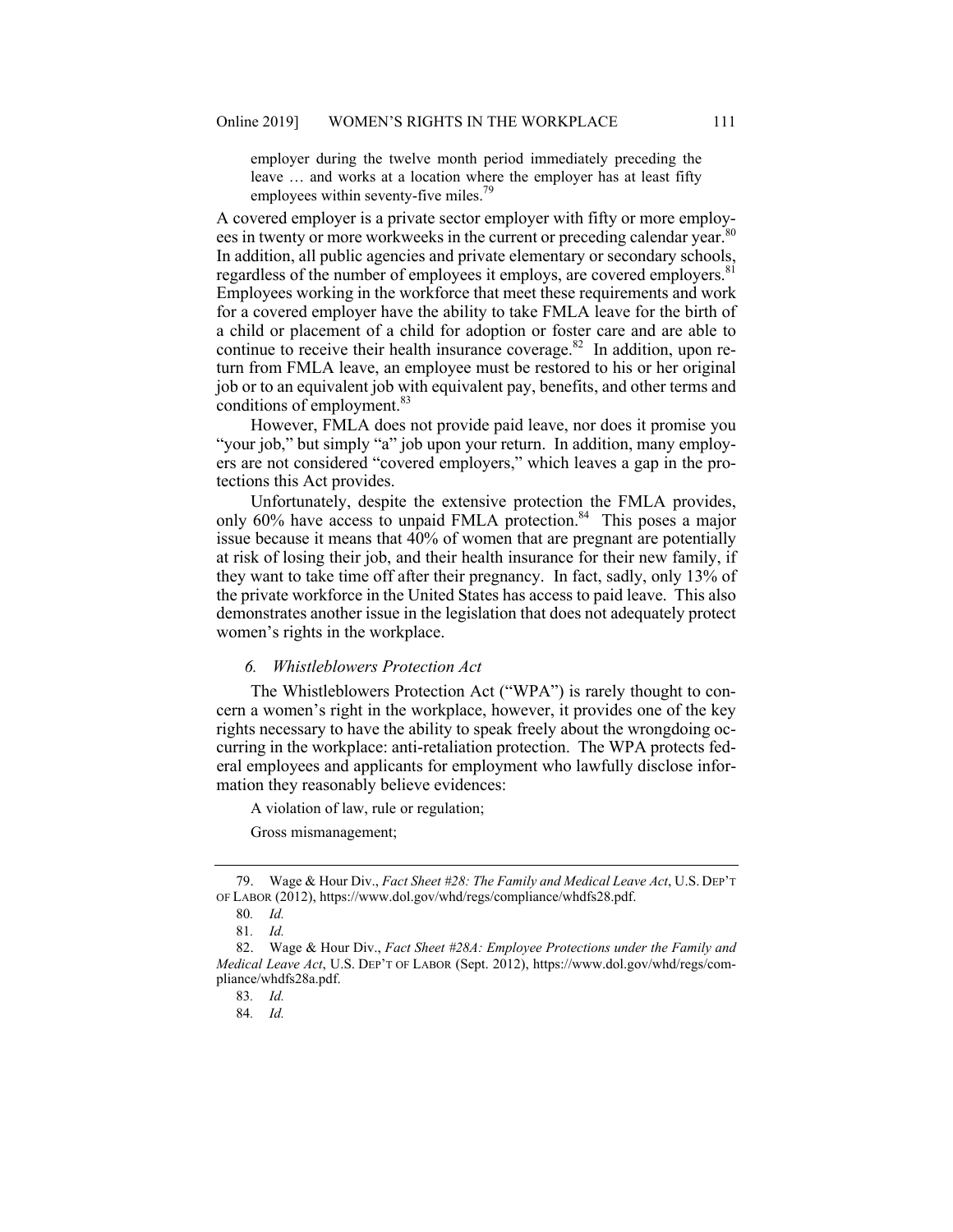A gross waste of funds;

An abuse of authority;

Or a substantial and specific danger to public health or safety.<sup>85</sup>

 Under the WPA, certain federal employees may not retaliate or take unfavorable personnel actions against an employee or applicant for employ- ment because of the employee or applicant's protected whistleblowing ac- [tions.](https://tions.86) 86 The Whistleblowers Act has become integral in giving those being discriminated against a voice and an avenue to file a complaint without fear of retaliation of their employer. Many states have enacted their own version ered, thereby leaving yet another gap in the law and in women's rights in the of the WPA; however, in some states, not all cases of discrimination are covworkplace.

## *C. Twenty-First Century*

## *1. Lilly Ledbetter Fair Pay Act*

 The beginning of the twenty-first century brought many laws to the forefront of Congress. The Lilly Ledbetter Fair Pay Act was enacted in 2009 and amended Title VII of the Civil Rights Act of 1964.<sup>87</sup> This Act was the first bill that President Barack Obama signed into law.<sup>88</sup> It overturned the Supreme Court's decision in *Ledbetter v. Goodyear Tire & Rubber Co., Inc.*, which severely restricted the time period for filing complaints of employment discrimination concerning [compensation.](https://compensation.89)<sup>89</sup> It was enacted to clarify that a discriminatory compensation decision or other practice that is unlawful pensation decision or other practice and other [purposes.](https://purposes.90) 90 This Act recog- nizes the reality of wage discrimination and restores bedrock principles of American law so that women are not shortchanged in their pay checks or in their ability to seek legal remedies for discrimination on the basis of sex.<sup>91</sup> occurs each time compensation is paid pursuant to the discriminatory com-

 Protection-Act-WPA (last accessed May 6, 2019); *OSHA Fact Sheet: Your Rights as a Whis-*85*. Whistleblower Protection Act (WPA)*, U.S. CONSUMER PRODUCT SAFETY COMMISSION, <https://www.cpsc.gov/About-CPSC/Inspector-General/Whistleblower>*tleblower*, [OSHA.GOV,](https://OSHA.GOV) [https://www.osha.gov/OshDoc/data\\_General\\_Facts/whistle](https://www.osha.gov/OshDoc/data_General_Facts/whistle)blower\_rights.pdf (last accessed May 6, 2019).

<sup>86</sup>*. Whistleblower Protection Act (WPA*), *supra* note 85.

<sup>87.</sup> Lilly Ledbetter Fair Pay Act of 2009, Pub. L. No. 111-2, 123 Stat. 5.

 *Supreme Court Steps*, WASH. POST (Aug. 30, 2018), <https://www.washingtonpost.com/lo>-88. Petula Dvorak, *The Equal-Pay Fight Isn't Over, So Lilly Ledbetter Returned to the*  cal/the-equal-pay-fight-isnt-over-so-lilly-ledbetter-returned-to-the-supreme-courtsteps/2018/08/30/aca360e4-ac60-11e8-a8d7-

<sup>0</sup>f63ab8b1370\_story.html?utm\_term=.7a3a84426268.

<sup>89.</sup> Ledbetter v. Goodyear Tire & Rubber Co., Inc., 550 U.S. 618 (2007).

<sup>90</sup>*. Id.* 

 *ter Fair Pay Act of 2009*, [EEOC.GOV](https://EEOC.GOV) (Aug. 20, 2013), <https://www.eeoc.gov/eeoc/publica>-91. U.S. Equal Emp. Opportunity Commission, *Equal Pay Act of 1963 and Lilly Ledbet*tions/upload/EPA-Ledbetter-brochure-8-20-2013-OLC.pdf.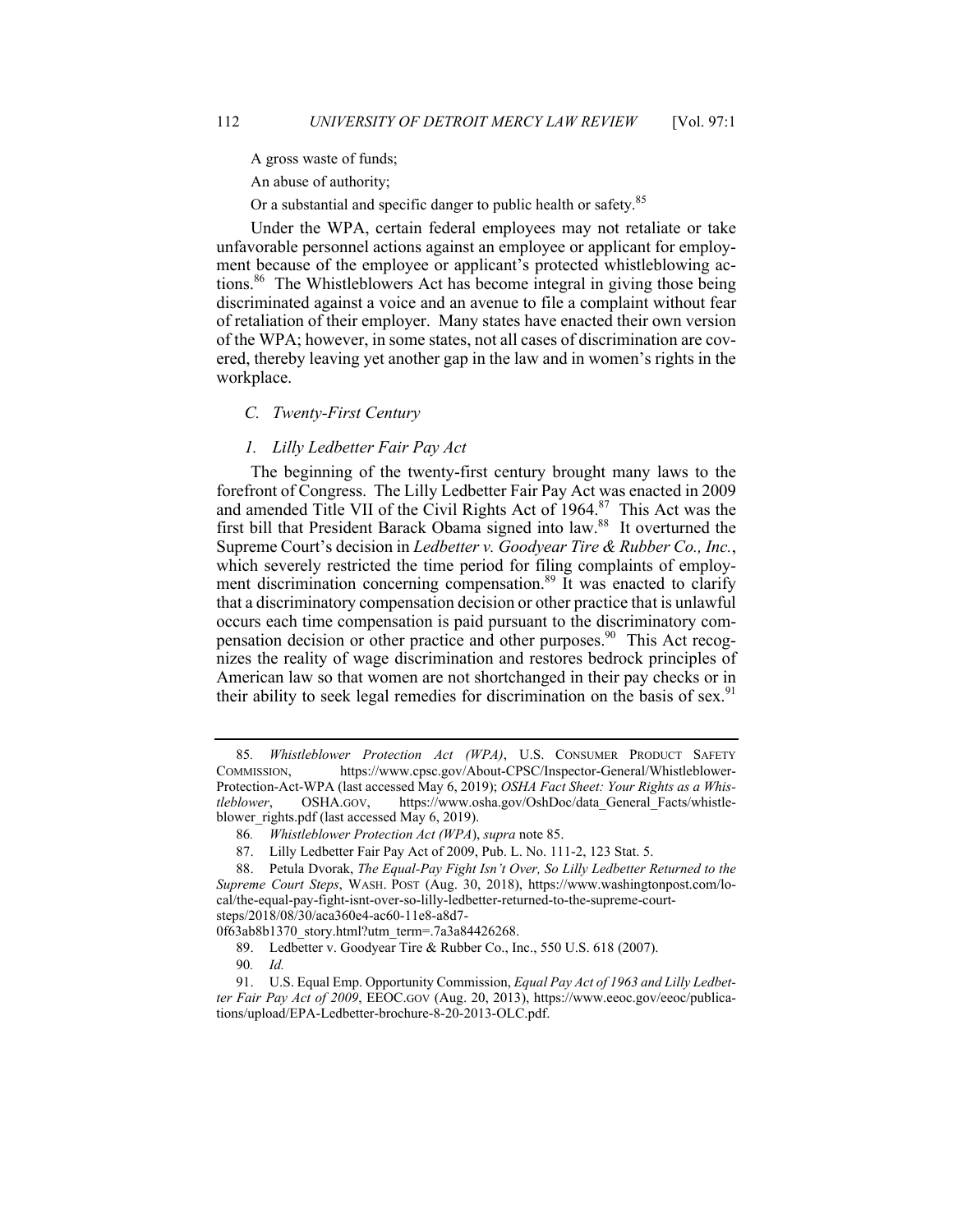One of the most important aspects of this Act is the provision for explicit retroactivity, which allows recovery of back pay for up to two years preceding the filing of the [charge.](https://charge.92) $92$ 

 This Act is one example of when Congress enacted an additional law to close a gap in the protections that Title VII provides. Lilly Ledbetter once stated that, "the consequences of pay discrimination, they last your entire women for future generations from discrimination on the basis of their sex. life. We cannot subject another generation of women, our daughters, our granddaughters, to this injustice."<sup>93</sup> Therefore, her Act is now protecting

# II. NEW AND PROPOSED LAWS ADVANCING WOMEN'S RIGHTS IN THE WORKPLACE TODAY

 All of these laws were enacted to protect women's rights because women were suffering from discrimination on the basis of their sex on a daily basis in the workplace. In fact, most of these laws were enacted by Congress shortly following a Supreme Court case in which the justices interpreted the law in a different manner than the lawmakers intended. Congress then took it upon themselves to try to clarify each and every law by enacting new laws, which is exactly how the Equal Pay Act and the Pregnancy Discrimination Act came about.

## *A. Federal Laws*

 If the EPA and Title VII is the law of the land, then, at least in theory, if the laws were followed as required, there should not be a pay gap. How- ever, sometimes reality is different than theory. The current pay gap, on average, is that for every dollar a man earns, a woman earns only  $$0.80<sup>94</sup>$  This gap grows even larger when race and ethnicity are considered. Despite the many laws that have been enacted, little progress has been made with the pay gap. Many laws have been proposed on the federal level to assist in closing this gap.

 In addition, there is a significant lack of protections on the books for women that are pregnant that want and need to continue working during their pregnancy. Many women are forced to choose between a healthy pregnancy and their job. Moreover, women are fired for merely being pregnant. De- spite the protections of Title VII and FMLA, there are still several holes within the existing laws. Many laws have been proposed on the federal level to assist women in the workplace during their pregnancy.

<sup>92</sup>*. Id.* 

Fairness Act in an Effort to Close the Gender Wage Gap, [CNBC.COM](https://CNBC.COM) (Jan. 31, 2019), 93. Emma Newburger, *Nancy Pelosi and Democratic Lawmakers Unveil the Paycheck*  <https://www.cnbc.com/2019/01/30/nancy-pelosi-unveils-the-paycheck-fairness-act-to-close>the-pay-gap.html.

<sup>94</sup>*. Id.*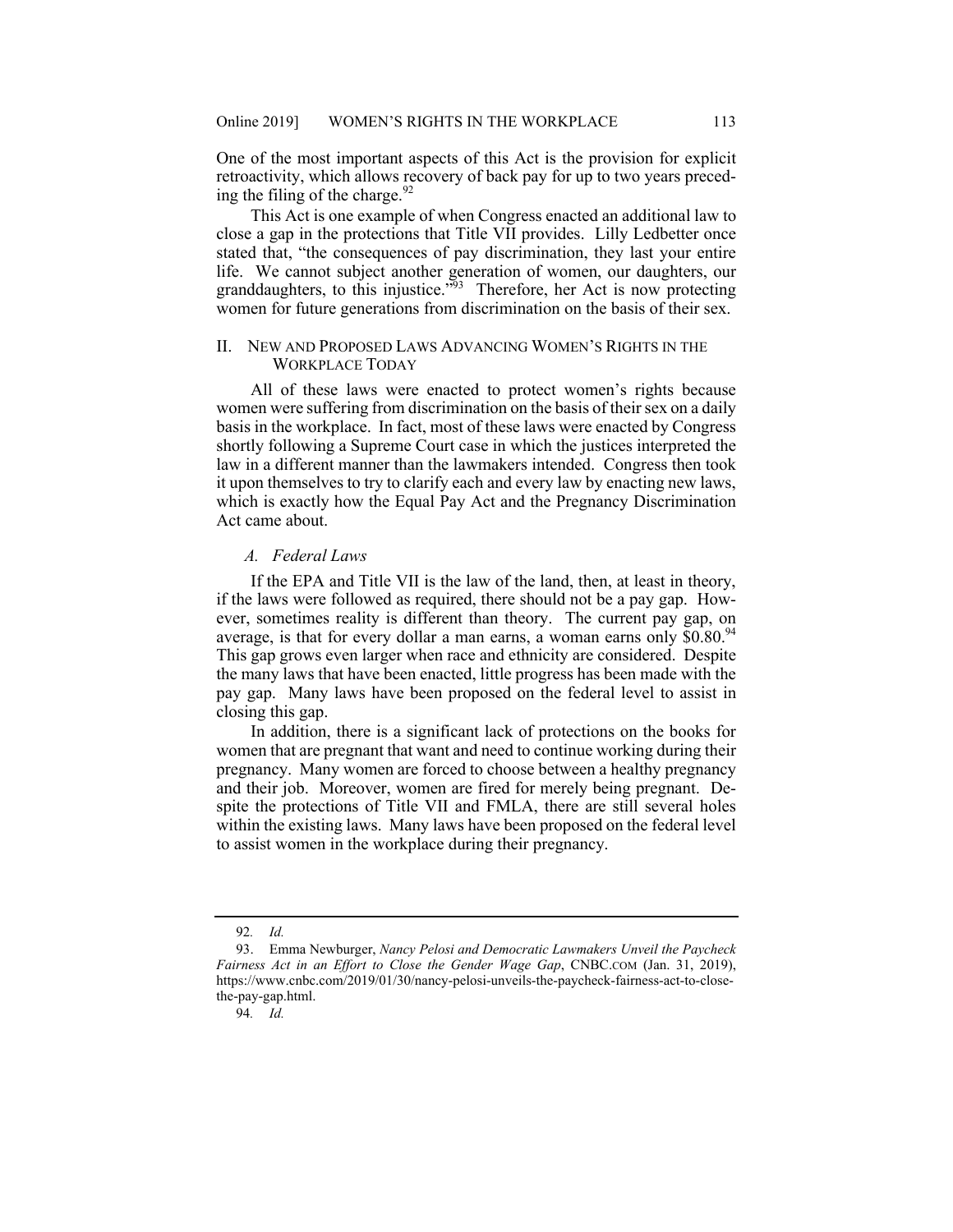## *1. Paycheck Fairness Act*

 The EPA and Title VII helped change the inequalities that existed in the twentieth century. However, "these laws have not closed the persistent gap between women's and men's wages."<sup>95</sup> One law that sits in Congress today to close the pay gap is the Paycheck Fairness Act ("PFA"). This act was introduced on January 6, 2009.<sup>96</sup> This act then sat by idly until ten years later, Speaker of the House Representative Nancy Pelosi reintroduced the PFA.<sup>97</sup> The PFA seeks to amend the FLSA and it would "help to close the punishing gaps by eliminating loopholes in the EPA, helping to break harm- ful patterns of pay discrimination and strengthening workplace protections for women."<sup>98</sup> For employees, the PFA would:

Protect against retaliation for discussing salaries with colleagues;

 Prohibit employers from screening job applicants based on their salary history or requiring salary history during the interview and hiring process;

 Require employers to prove that pay disparities exist for legitimate, jobrelated reasons;

 Provide plaintiffs who file sex-based wage discrimination claims under the EPA with the same remedies as are available to plaintiffs who file race-based or ethnicity-based wage discrimination claims under the Civil Rights Act;

 Remove obstacles in the EPA to facilitate plaintiffs' participation in class action lawsuits that challenge systemic pay discrimination;

Create a negotiation skills training program for women and girls;

 Direct the Department of Labor to conduct studies to eliminate pay dis-parities between men and women; and

 Make available information on wage discrimination to assist the public in understanding and addressing such [discrimination.](https://discrimination.99)<sup>99</sup>

 Thus, the PFA would provide the updates needed to make the EPA a far more effective legal tool for women and should assist in closing the gender pay gap.

 Many people do not believe that the pay gap currently exists. Some believe that it is simply a political farce while others argue that the statistics have been manipulated. Some Congress members have called the PFA un-necessary, because gender discrimination is already illegal and argue that the

<sup>95</sup>*. Fact Sheet: The Paycheck Fairness Act*, NAT'L PARTNERSHIP (Jan. 2019), <http://www.nationalpartnership.org/our-work/resources/workplace/fair-pay/the-paycheck>fairness-act.pdf.

<sup>96.</sup> S. 1869, 115th Cong. (2017).

<sup>97</sup>*. Id.* 

<sup>98</sup>*. Id.* 

<sup>99</sup>*. Id.*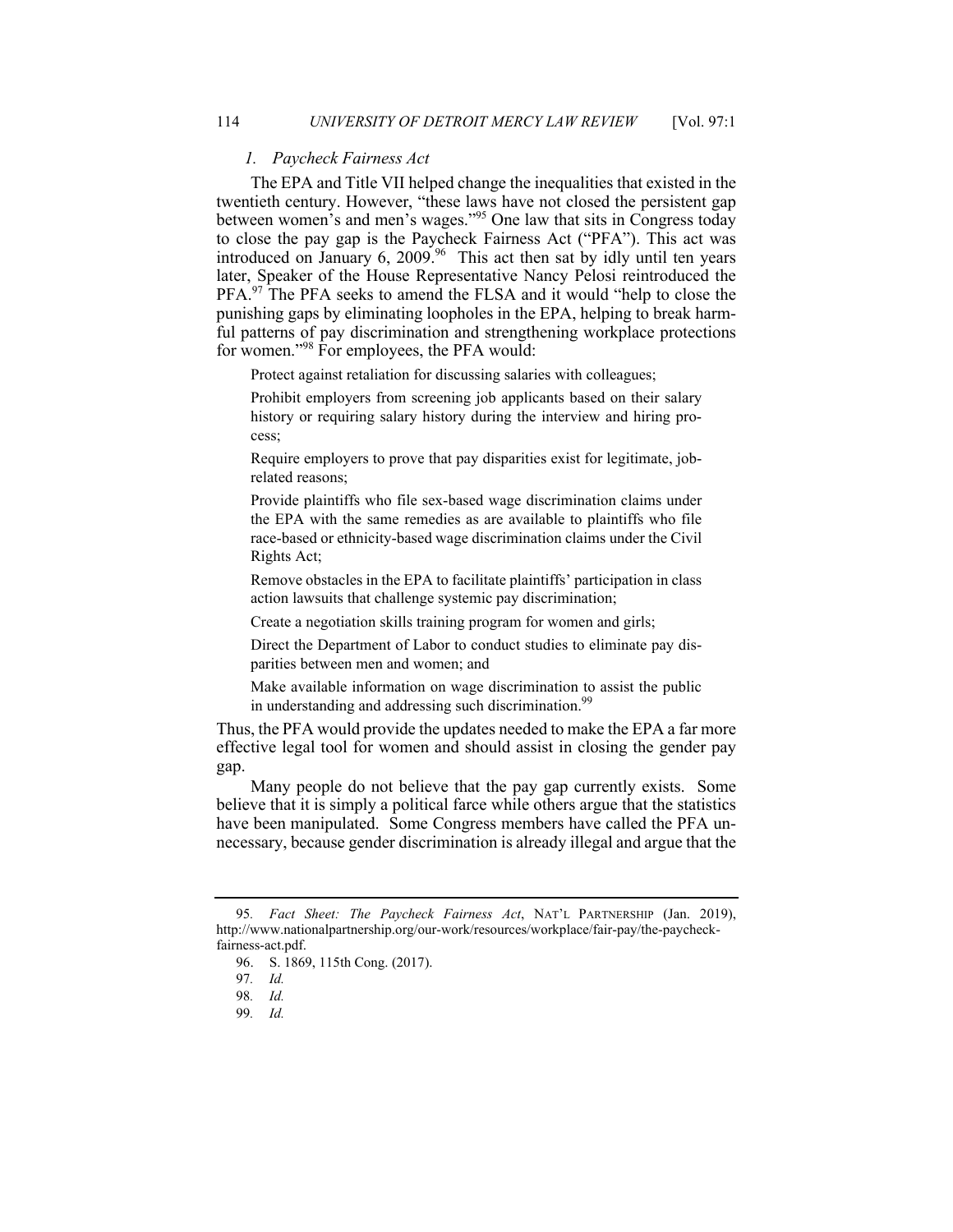bill's regulations would only discourage companies from hiring women.<sup>100</sup> Critics of the pay gap claim it exists for many reasons such as:

Women work less than men,

Women don't take jobs that require travel or relocation,

Men assume more high-risk jobs than women,

Women are less likely to negotiate salary, and

 Women place a higher priority on personal fulfillment than men when looking for a job. $^{101}$ 

 In response to these critics, over the course of their career, women work less than men because usually after giving birth, women take parental leave to spend time with their child, whether paid or, more likely, unpaid. As a result, because women are often not on paid leave, their total average earn-ings decrease with the birth of each child. Additionally,

 "nearly one-third of the gap in earnings is due to the fact that women tend to work in different occupations from men, and that the occupations in which women are the large majority of workers have lower earnings than those in which most workers are men. For example, women are only a quarter of workers in computer and mathematical occupations, which tend to have earnings well above average."<sup>102</sup>

Furthermore,

 women and men may partly explain differences in starting salaries and salary growth over time. When individual wage negotiations are not ex- ager. Yet, when women negotiate as aggressively as men, they may be "research suggests that differences in negotiating behaviors between plicitly encouraged, women are less likely than men to negotiate aggressively or to question salaries suggested to them by their employer or manviewed more negatively than men."<sup>103</sup>

 Thus, the overarching theme of critics' is that the stereotypical roles of men and women remain in effect today and as a result women continue to struggle. However, if the PFA was passed, it would move women closer to equality in the workplace by placing stricter restrictions on employers and requiring employers to pay men and women equal wages.

# *2. The Pregnant Workers Fairness Act*

 Throughout the U.S. women still suffer from discrimination based on their pregnancy. Discrimination is in every industry, across race and

<sup>100</sup>*. Id.* 

<sup>101.</sup> Romina Boccia, *The Unintended Consequences of the Paycheck Fairness Act*, at 4, INDEP. WOMEN'S F. (2010),<https://women.ca.gov/wp-content/uploads/sites/96/2017/12/Boc>cia.pdf.

<sup>102</sup>*. Women's Earnings and the Wage Gap*, U.S. DEP'T OF LABOR (2015), https://www.dol.gov/wb/resources/womens earnings and the wage gap 17.pdf.

<sup>103</sup>*. Id.*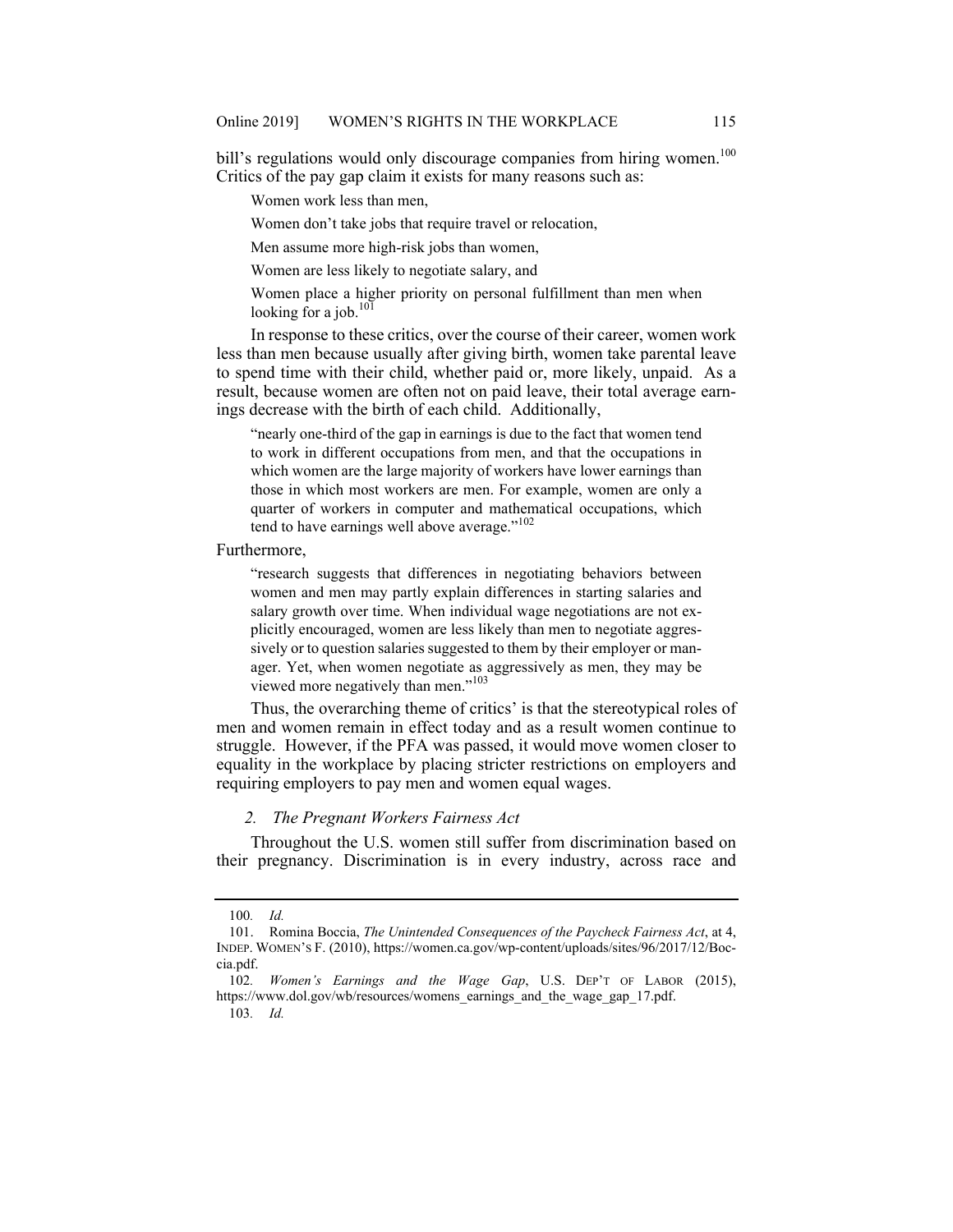ethnicity and in every state. Too often, pregnant workers are forced out of their jobs and denied small accommodations that would enable them to continue working and supporting their families.<sup>104</sup> One act that would add ad- ditional protections for pregnant women is the Pregnant Workers Fairness Act ("PWFA"). The purpose of the PWFA is "to eliminate discrimination and promote women's health and economic security by ensuring reasonable workplace accommodations for workers whose ability to perform the func- tions of a job are limited by pregnancy, childbirth, or a related medical condition."<sup>105</sup> This Act was introduced to Congress on May 11, 2017, by United States House Representative Jerrold Nadler from New York.<sup>106</sup> The PWFA would help prevent employers from forcing pregnant women out of the workplace and ensure that employers provide reasonable accommodations to pregnant women who want to continue working during their pregnancy.<sup>107</sup>

The PWFA would:

 Clarify that employers must make reasonable accommodations for workers affected by a known limitation related to pregnancy, childbirth or related medical conditions;

 to determine appropriate reasonable accommodations, similar to the Americans with Disabilities Act; Require an interactive process between employers and pregnant workers

 Provide an exemption for businesses if an accommodation imposes an undue hardship on an employer;

 Protect pregnant workers from retaliation, coercion, intimidation, threats or interference if they request or use an accommodation; and

 Apply to employers with 15 or more employees and provide protections for both job applicants and employees.<sup>108</sup>

 One problem that pregnant women face is that during their pregnancy sometimes they are not able to perform their job under the usual circum- stances exactly as outlined in their job description. Therefore, they need an accommodation under the ADA as a temporarily disabled employee. Fre- quently, pregnant workers who need accommodations are forced out of their jobs unnecessarily when perhaps a simple minor adjustment would allow them to keep working.<sup>109</sup>

 For example, an activity director at a nursing home in Valparaiso, Indi- ana, was terminated after she requested and was denied a reasonable accom-modation for a change in some physical aspects of her job to prevent having

<sup>104</sup>*. Fact Sheet: The Pregnant Workers Fairness Act*, NAT'L PARTNERSHIP (May 2017), <http://www.nationalpartnership.org/our-work/resources/workplace/pregnancy-discrimina>tion/fact-sheet-pwfa.pdf.

<sup>105.</sup> H.R. 2417, 115th Cong. (2017).

<sup>106</sup>*. Id.* 

<sup>107</sup>*. Fact Sheet: The Pregnant Workers Fairness Act, supra* note 104.

<sup>108</sup>*. Id.* 

<sup>109</sup>*. Id.*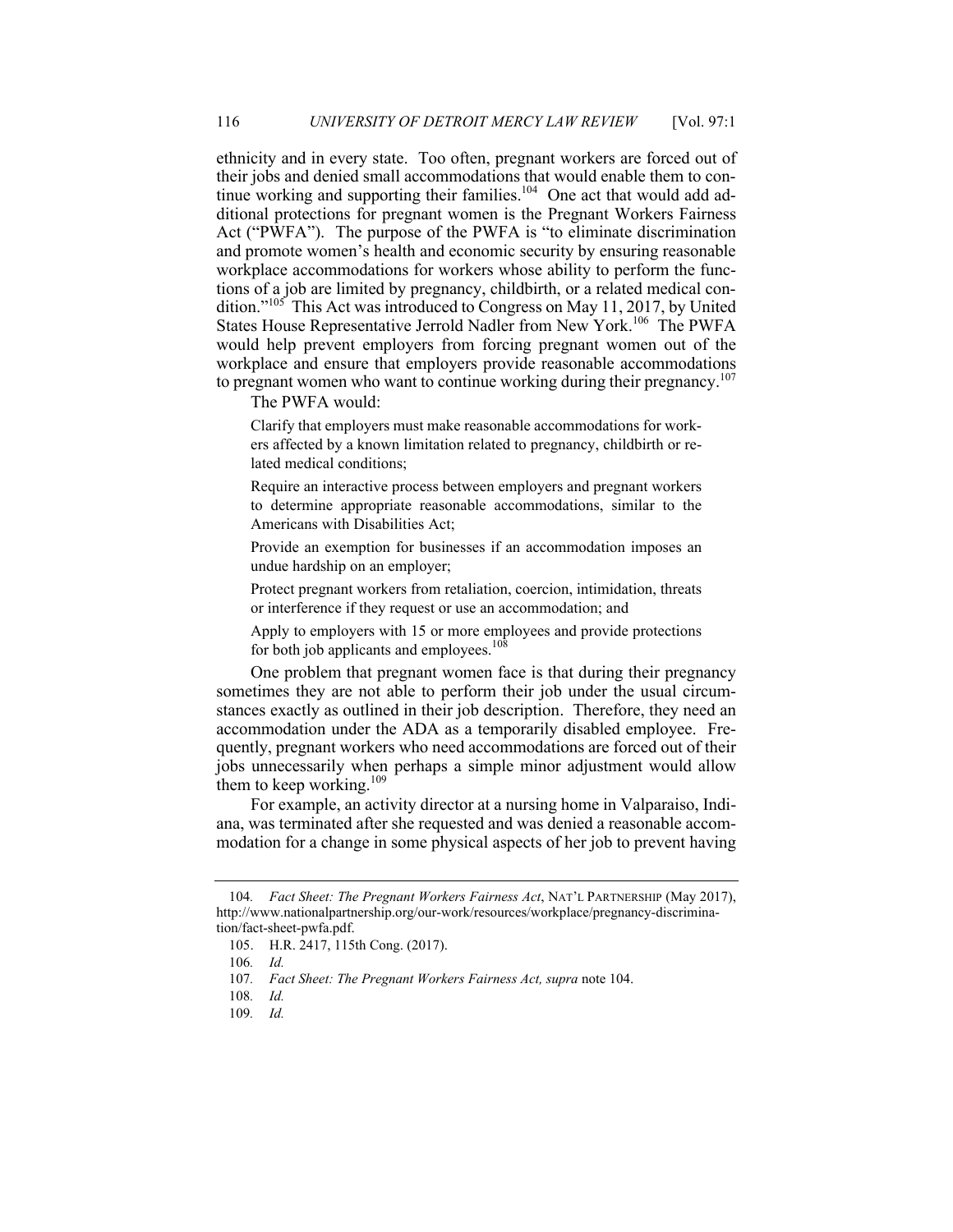another miscarriage.<sup>110</sup> While a retail worker in Salina, Kansas, was termi- merely needing to carry a water bottle to stay hydrated and prevent urinary infections.111 Lastly, a hardware assembler in Mt. Hope, Ohio, was termi- nated after she requested and was denied a reasonable accommodation be- cause her doctor recommended that she not work more than an eight-hour nated after she requested and was denied a reasonable accommodation for shift or lift more than twenty pounds due to the heightened risk of gestational diabetes and the threat of preterm labor.<sup>112</sup>

 Approximately 85% of working women will become mothers during their careers.<sup>113</sup> Women need protections under the law to maintain both a healthy pregnancy and their income and health insurance for their growing family. If women were accommodated, then they would be able to continue to work and gain seniority in their position, which is necessary in order to gain equal pay. The PWFA would enact the necessary additional protections under the law.

## *B. Across the Country*

 Across the country, there is a growing movement to finally close the wage gap for women.<sup>114</sup> In the past few years, legislatures have introduced bills in over two-thirds of the states to finally ensure that workers receive equal pay for equal work, no matter where they work. Many of these bills have recently become law.<sup>115</sup>

## *1. Pay Transparency*

 One area that states have tried to implement additional protections un- der the law is in promoting pay transparency. Employers often institute pol- icies prohibiting or discouraging employees from disclosing their own compensation to other employees.<sup>116</sup> Many people, both men and women, have been fired for simply disclosing their pay to another person. Over the course of the last few years, "eighteen states and the District of Colombia have en-acted provisions to stop employers from retaliating against employees who

<sup>110.</sup> Serednyj v. Beverly Healthcare, 656 F.3d 540 (7th Cir. 2011).

<sup>111.</sup> Wiseman v. Wal-Mart Stores, Inc., No. 08-1244-EFM, 2009 WL 1617669 (D. Kan. June 9, 2009).

<sup>112.</sup> Mullet v. Wayne-Dalton Corp., 338 F. Supp. 2d 806 (N.D. Ohio Sept. 27, 2004).

 *Women age 40 to 50 Years Old a Selected Characteristics: June 2014*, U.S. CENSUS BUREAU (Unpublished calculation. The reported percentage of women who had become mothers by age 40 to 44 as of 2014 is 84.7 percent.); see *Fact Sheet: The Pregnant Workers Fairness Act*, 113*. Fertility of Women in the United States: 2014: Table 6. Completed Fertility for*  (Apr. 7, 2015),<https://www.census.gov/data/tables/2014/demo/fertility/women-fertility.html> *supra* note 104, at 7.

<sup>114.</sup> Women's Bureau, *Pay Secrecy*, U.S. DEP'T OF LABOR (2016), [https://www.dol.gov/wb/media/WB\\_508-PaySecrecy.pdf](https://www.dol.gov/wb/media/WB_508-PaySecrecy.pdf).

<sup>115</sup>*. Id.* 

<sup>116</sup>*. Id.*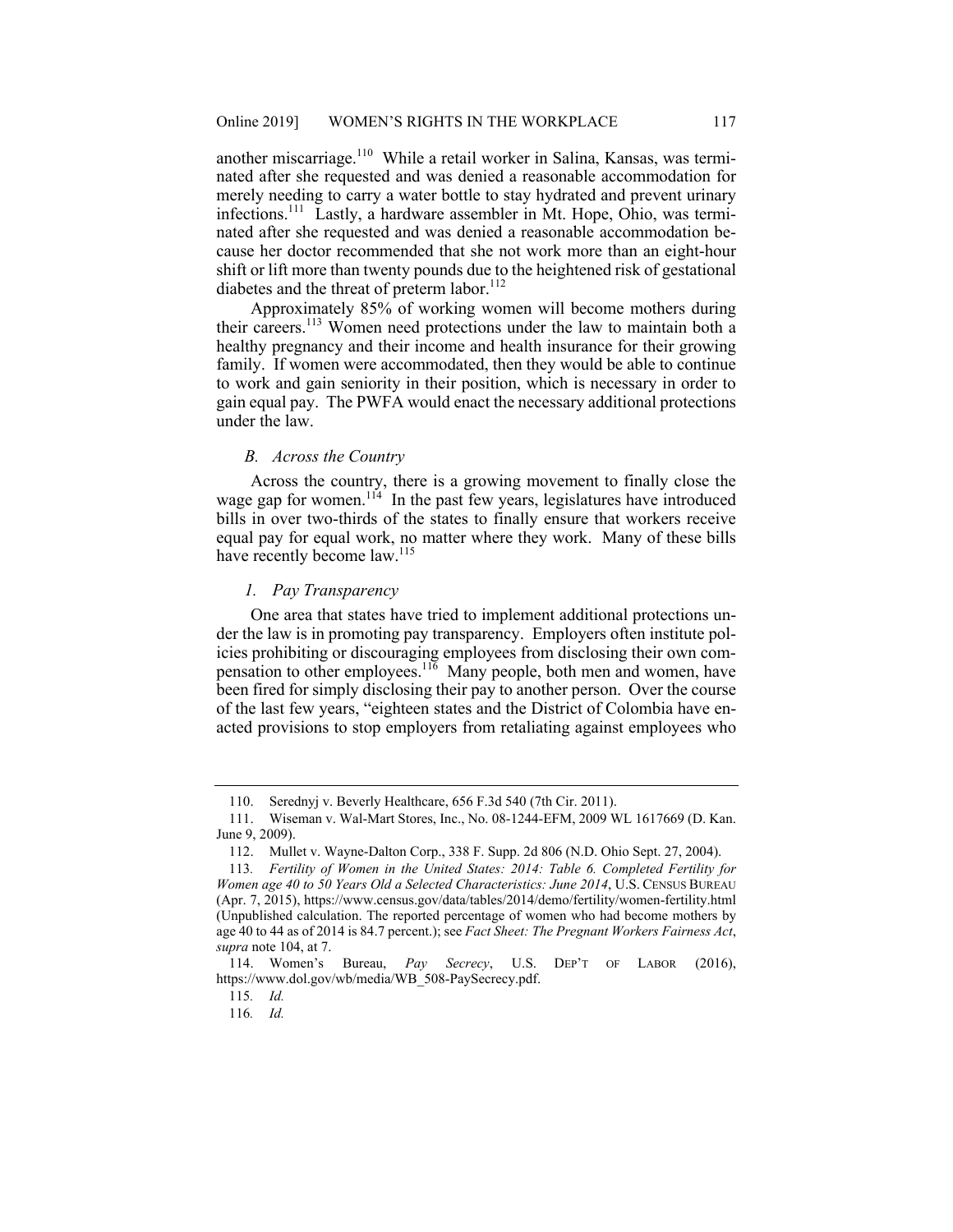discuss their wages with each other, or from outright prohibiting these discussions."117

#### *2. Salary History*

 In addition, a topic of discussion in many states has been whether a state should prohibit the use of salary history in hiring. "When an employer relies on a job candidate's prior salary in hiring or in setting pay, any pay disparity or discrimination the candidate faced in her past employment is replicated and perpetuated throughout her employment."<sup>118</sup> Between 2000 and 2015, eleven states enacted legislation prohibiting employers from seeking prior salary history information from job candidates and employees.<sup>119</sup> These Michigan, Minnesota, New Hampshire, New Jersey, New York, Oregon, and states include California, Colorado, Connecticut, Illinois, Louisiana, Maine, Vermont.<sup>120</sup>

## *3. Expanding Protections to other Classifications*

 California and New Jersey also passed legislation to include protection for classifications other than sex, like race, ethnicity, creed, color, national origin, nationality, ancestry, age, marital status, civil union status, domestic pregnancy, gender identify or expression, disability or atypical hereditary forces.<sup>121</sup> partnership status, affectional or sexual orientation, genetic information, cellular or blood trait of any individual, or liability for services in the armed

## *4. Other State Laws*

 Finally, many other states have enacted laws to protect women's rights in the workplace. Some of these protections include:

Allowing fairer comparisons of work and pay;

Closing loopholes in employer defenses;

Challenging occupational segregation;

<sup>117</sup>*. Workplace Fairness: Progress in the States for Equal Pay*, NWLC (Jan. 2016), <https://nwlc.org/wp-content/uploads/2016/01/Progress-in-the-States-for-Equal-Pay>-1.29.161.pdf.

 tional Women's Law Center (June 2018), <https://nwlc-ciw49tixgw5lbab.stack>- ["NWLC Progress"]*;see Asking for Salary History Perpetuates Pay Discrimination from Job*  118*. Pay Secrecy, supra* note 114; *PROGRESS IN THE STATES FOR EQUAL PAY,* Na[pathdns.com/wp-content/uploads/2018/06/Progress-in-the-States-for-Equal-Pay-FINAL.pdf](https://pathdns.com/wp-content/uploads/2018/06/Progress-in-the-States-for-Equal-Pay-FINAL.pdf) *to Job*, NWLC (June 2017), <https://www.cwlc.org/download/fact-sheet-asking-for-salary>history-perpetuates-pay-discrimination-from-job-to-

job/?wpdmdl=4689&ind=VCSz3jykQMbnQw-OPqYFc-drZX\_1qRZmKMo93tAm-Zdb4SBYIh5Ttu7k6dka19dpldiajpiPF3fQSQj4EI69nKOWZuX\_qE2cThz4EOgsN8P0; *see also Prohibited Employment Policies/Practices*, U.S. EQUAL EMP. OPPORTUNITY COMMISSION, <https://www.eeoc.gov/laws/practices/index.cfm>(last accessed May 6, 2019).

<sup>119</sup>*. Pay Secrecy, supra* note 114, at 2; *Id.* 

<sup>120</sup>*. Id.* 

<sup>121.</sup> N.J. STAT. ANN. § 10:5-12 (2018); CAL. LAB. CODE §1197.5 (2019).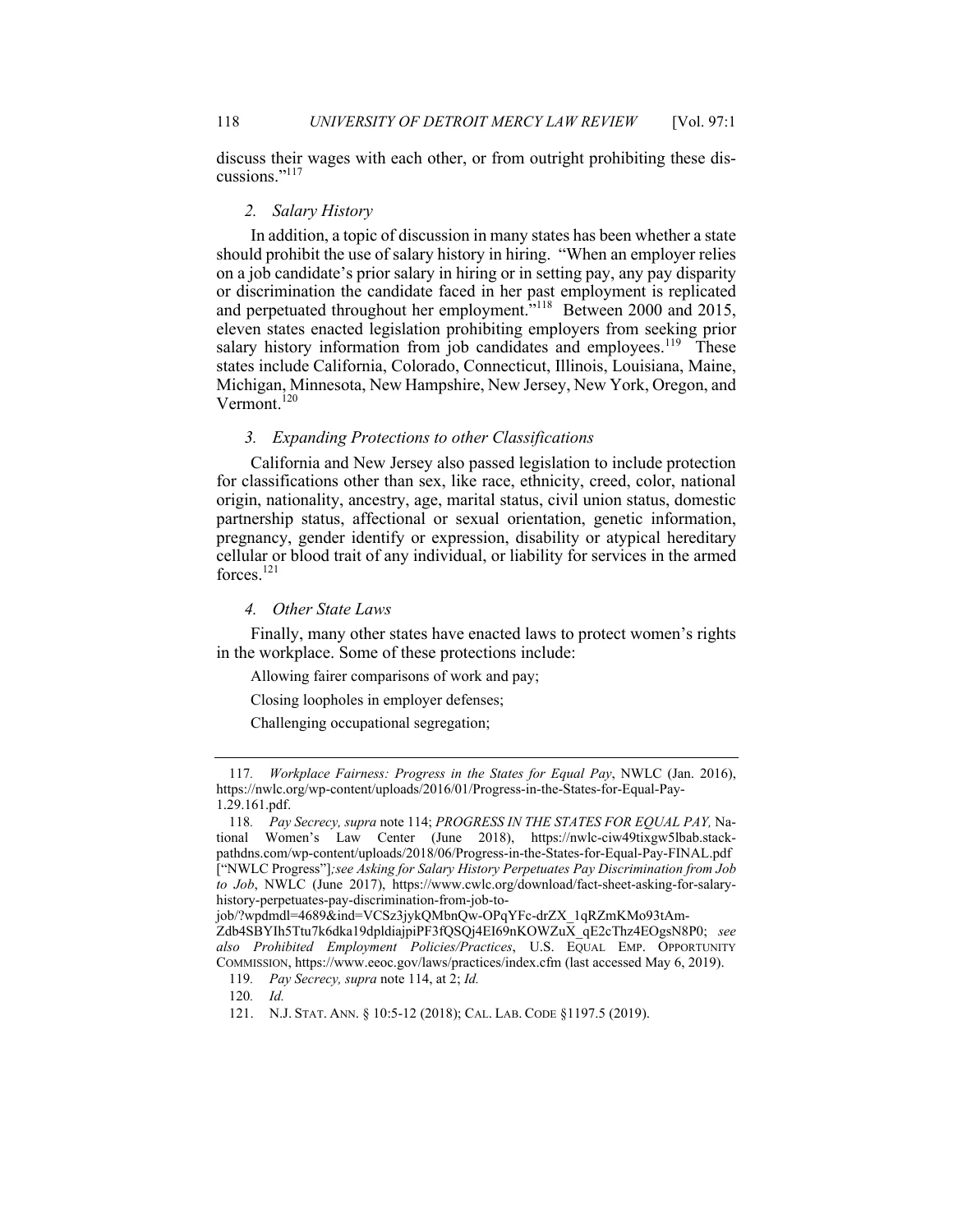Involving workers' ability to challenge pay discrimination; Increasing available relief for employees; and Holding state contractors accountable.<sup>122</sup>

# *5. Oregon Equal Pay Act of 2017*

 Oregon has been a pioneer in the twenty-first century and created a brand new broad Equal Pay Act. Oregon tried to improve its \$0.79 pay gap - .01 cent lower than the national average - by passing the Oregon Equal Pay Act of 2017 (OEPA).<sup>123</sup> It is one of the broadest pay equity laws in the coun- try, as it covers much more than gender. The OEPA prohibits pay discrimi- nation on the basis of race, color, religion, sex, sexual orientation, national origin, marital status, veteran status, disability, or age.<sup>124</sup> In addition, the OEPA goes further and defines compensation as "wages, salary, bonuses, benefits, fringe benefits and equity-based compensation."<sup>125</sup>

 The OEPA was enacted in June of 2017, however, the provisions of the Act have slowly been implemented over the course of the last eighteen months.<sup>126</sup> As of October 6, 2017, it became illegal for employers to ask candidates about their salary history.<sup>127</sup> As of January 1, 2019, it became illegal for employers to discriminate against employees in a protected class, as described above, by paying them lower wages for work of comparable character, which is defined as "'substantially similar knowledge, skill, effort, responsibility, and working conditions in the performance of work, regardless of the employee's job description or job title."<sup>128</sup> Employees asked about their salary history or alleging pay equity discrimination now have the right to pursue a private right of action through the Bureau of Labor and Industries in Oregon.<sup>129</sup> One of the most significant and future looking as- pects of the OEPA is that as of January 1, 2024, employees will be able to "bring a civil suit under the provision prohibiting employers from inquiring into prospective employees' salary histories, and may also bring a suit on behalf of others who are similarly situated, i.e. a class action."<sup>130</sup>

 Under the provisions of the OPEA, employers may pay employees for work of comparable character at different compensation levels if the entire

<sup>122</sup>*. Pay Secrecy*, *supra* note 114, at 3–7; *see NWLC Progress supra* note 118.

 PROCTOR, U.S. CENSUS BUREAU, P60-252, CURRENT POPULATION REPORTS: INCOME AND 123. OR. REV. STAT. § 652.220 (2019); CARMEN DENAVAS-WALT & BERNADETTE D. POVERTY IN THE UNITED STATES: 2014, at 7 (Sept. 2015), <https://www.census.gov/con>tent/dam/Census/library/publications/2015/demo/p60-252.pdf.

<sup>124</sup>*. Id.* 

<sup>125.</sup> OR. REV. STAT. § 652.210(1) (2019).

 LIST, <https://www.macslist.org/for-employers/oregon-equal-pay-act-compliance-guide>(last 126. Abby Engers, *Oregon Equal Pay Act Compliance Checklist for Employers,* MAC'S accessed May 6, 2019).

<sup>127</sup>*. Id.* 

<sup>128</sup>*. Id.* 

<sup>129</sup>*. Id.* 

<sup>130</sup>*. Id.*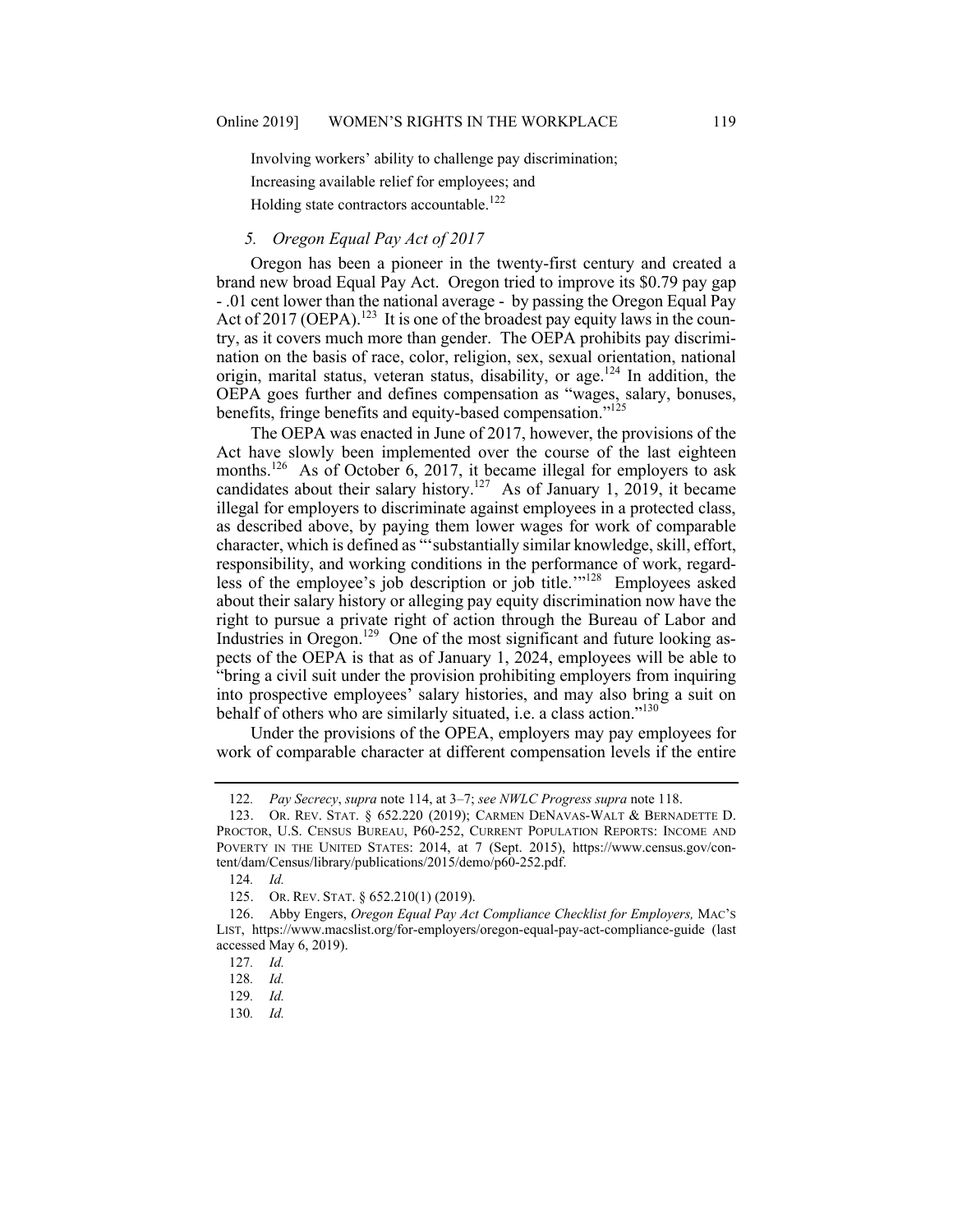difference in compensation levels is based on a bona fide factor related to the position and:

A seniority system;

A merit system;

 A system that measures earnings by quantity or quality of production, including piece-rate work;

Workplace locations;

Travel, if travel is necessary and regular for the employee;

Education;

Training;

Experience; or

Any combination of these factors, if the combination of these factors account for the entire compensation differential.<sup>131</sup>

 The OEPA covers all state workers and private employers with one or more employees performing work in the State of Oregon.<sup>132</sup> In addition, there is no exemption for employees that are covered by a collective bargaining agreement.<sup>133</sup> The State of Oregon has moved into the twenty-first cen- tury with this new Equal Pay Act, however, as long as seniority is a qualifi- cation, just as Carl Rachlin stated, it will constantly be an obstacle to achieving equal pay.

#### *6. State of Michigan*

 Since the inception of the Women's Movement, Michigan has been ahead of the pack when it comes to women's rights, especially in the work- place. Michigan has been a pioneer, paving the way for other states to follow.

## *a. Abolishment of Pay Secrecy Act in Michigan*

 The abolishment of the pay secrecy laws is one of the first examples of when Michigan was ahead of the curve when it came to women's rights in the workplace. In 1982, Michigan enacted a law which prohibited employers from doing any of the following:

 Require as a condition of employment non-disclosure by an employee of his or her wages; require an employee to sign a waiver or other document which purports to deny an employee the right to disclose his or her wages; and discharge, formally discipline, or otherwise discriminate against an employee for job advancement on the basis of having disclosed his or her  $wages.<sup>134</sup>$ 

<sup>131</sup>*. Id.* 

<sup>132</sup>*. Id.* 

<sup>133</sup>*. Id.* 

<sup>134.</sup> MICH. COMP. LAWS § 408.483a(1)(a)-(c) (1982).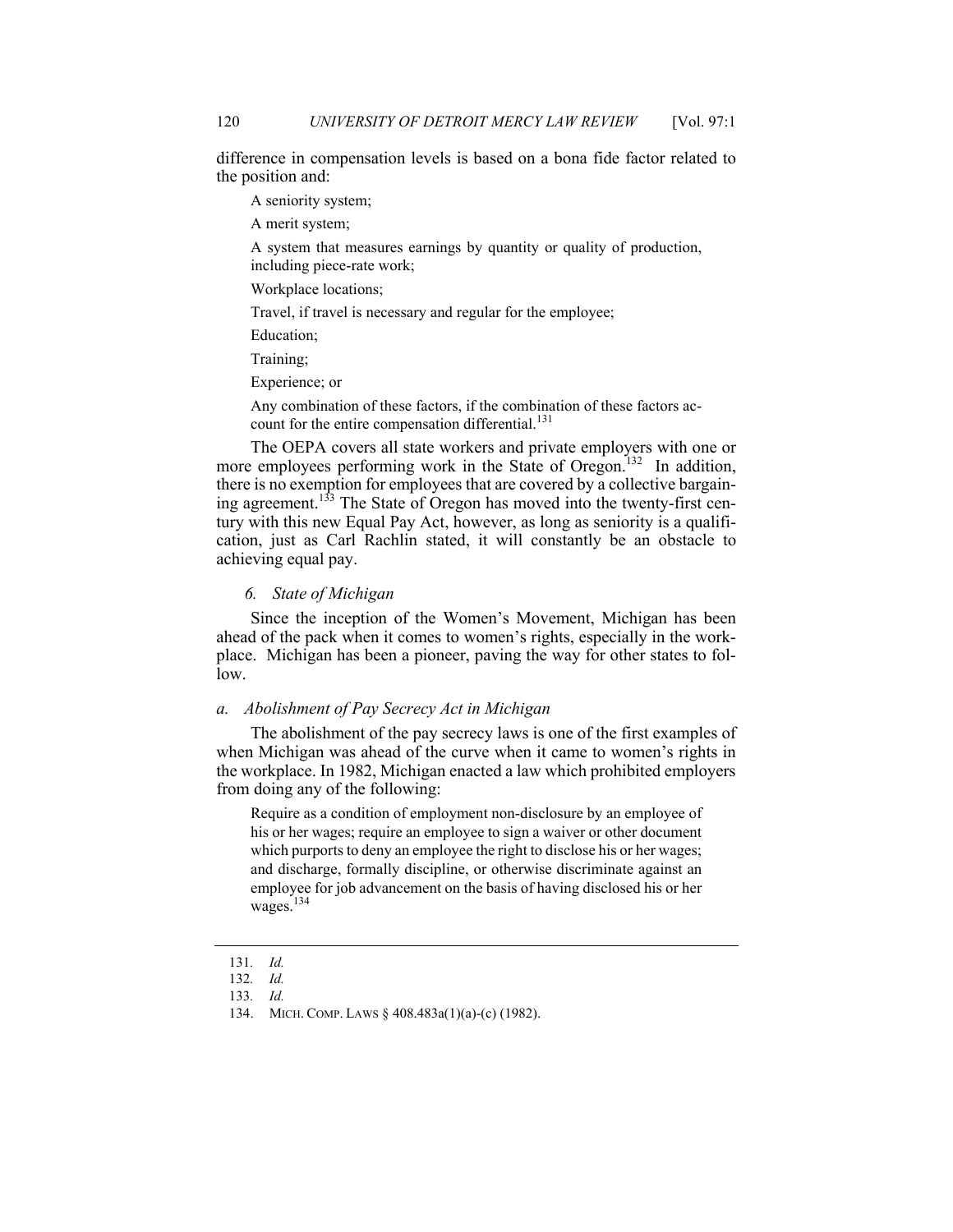Pay secrecy laws cause the pay gap to persist, however, since 1982, Michi-gan has abolished this practice.

## *b. Governor Gretchen Whitmer – Executive Directive 2019-10*

 On January 8, 2019, Governor Gretchen Whitmer signed into effect Executive Directive 2019-10, which addresses the pay gap and equal pay for equal work in the State of Michigan . 135 The Executive Directive states in pertinent part:

 Acting pursuant to Article 5, § 1 and § 8 of the Michigan Constitution of 1963, I hereby direct the following: State departments and autonomous of the Michigan Constitution of 1963 shall not do either of the following: agencies subject to the supervision by the Governor under Article 5, § 8

 til the department or agency first makes a conditional offer of employ- ment, including an explanation of proposed compensation. Make inquiry of a current or prior employer or search public records databases to as-Inquire about a job applicant's current or previous salaries unless and uncertain an applicant's current or previous salary.<sup>136</sup>

 The Executive Directive also states that "a state department or other agency … shall take reasonable measures to avoid inadvertently discovering salary history while gathering other information about an applicant."<sup>137</sup> "Infor- mation unintentionally discovered relating to an applicant's salary history must not be used by the department or agency in an employment decision."<sup>138</sup> Governor Whitmer stated, "'[i]t's pretty simple, women deserve equal pay for equal work.' … 'This is not just a women's issue.' … 'It's an economic issue that hurts working families."<sup>139</sup> "Closing gender gaps would have sweeping implications for families and children in the state, including the stated, "'[t]here's not one magic solution to eliminate the wage gap.' … 'But it makes sense that if you ask people what they were paid before, and that's how you set their pay, we're going to continue to perpetuate the same prac-284,000 Michigan families that were headed by a single female parent in 2010, according to the United States Census."<sup>140</sup> Governor Whitmer further tices that have created a wage gap to begin with.<sup>'"141</sup>

<sup>135.</sup> Office of Governor Gretchen Whitmer, Executive Directive No. 2019-10 (Jan. 8, 2019), [https://www.michigan.gov/documents/whitmer/Executive\\_Directive\\_2019](https://www.michigan.gov/documents/whitmer/Executive_Directive_2019)- 10\_646942\_7.pdf.

<sup>136</sup>*. Id.* 

<sup>137</sup>*. Id.* 

<sup>138</sup>*. Id.* 

<sup>139.</sup> Lindsay VanHulle, *Michigan Gov. Whitmer Sets 'Equal Pay' Rules to Boost Women in State Hiring,* BRIDGEMICHIGAN (Jan. 9, 2019), <https://www.bridgemi.com/public-sec>tor/michigan-gov-whitmer-sets-equal-pay-rules-boost-women-state-hiring.

<sup>140</sup>*. Id.* 

<sup>141</sup>*. Id.*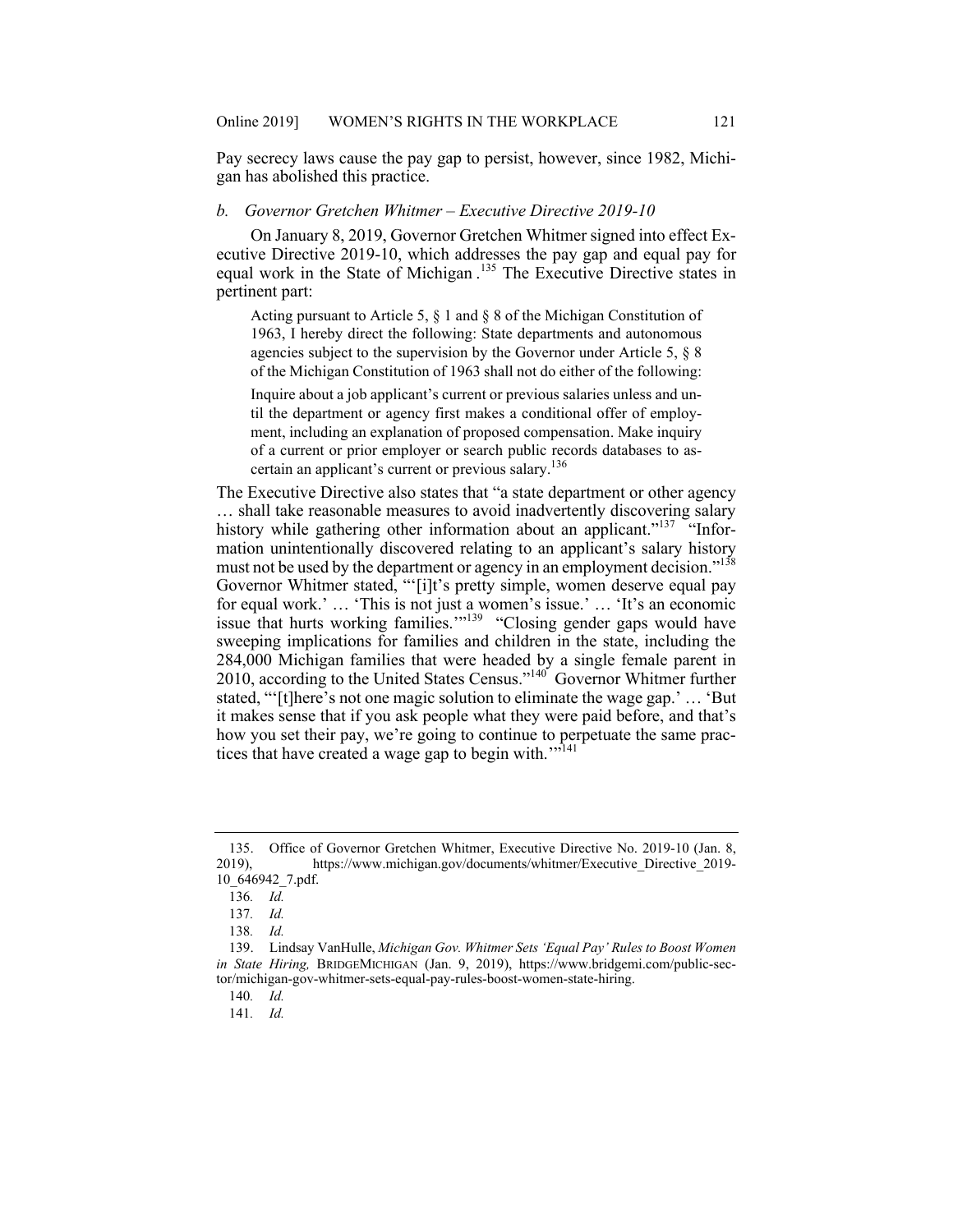Michigan is only one of a few states that have banned employers from asking applicants about their salary history in some capacity.<sup>142</sup> Many other states have expanded the law into the rest of the public sector (offices not under the supervision or control of the Governor) and the private sector as well. However, women are not out of the woods yet. Under Michigan law, nance, local policy, or local resolution regulating information an employer or potential employer must request, require, or exclude on an application for employment or during the interview process from an employee or a potential employee."<sup>143</sup> The only exception to this law is requiring a "criminal back- ground check for an employee or potential employee in connection with the receipt of a license or permit from a local governmental body."<sup>144</sup> This means that a local governmental body cannot enact a local ordinance banning an entity from making a request of a person's salary during the interview process. Despite the Governor's best efforts, like those of her counterparts in other states, until this law is overruled, the majority of women will con- tinue to see decreased wages in the State of Michigan, which will cause Michigan's economy to suffer as well. "a local governmental body shall not adopt, enforce, or administer an ordi-

 Despite the trailblazing progress that Michigan has made in the last sev- eral decades, much remains to be done. These laws are a great start to pro- tecting women's rights in the workplace in the twenty-first century, however, there are still several gaps in the law that leave open the possibility of dis-crimination on the basis of sex.

#### CONCLUSION

 With all these various laws on the books that provide protection to women's rights in the workplace, how is there still inequality in the work- place? There is an obvious theme that flows within all the laws and proposed laws stated above. Within each law, there are various exclusions, exceptions, and exemptions. There are holes within each and every law listed above. But why does this exist? Every law listed above has been enacted in order to correct discrimination that occurred to a woman in the workplace. From not receiving a promotion to being fired because of pregnancy, women have cause of this, every law described above is a prohibitive law. As a result, how can Congress possibly enact enough laws to prohibit every possible type of discrimination? The simple answer: it can't. suffered for decades from sex-based discrimination in the workplace. Be-

 However, we should still continue to enact additional laws to assist the Courts and employers in defining what acts are allowed and what acts are prohibited. More laws provide more guidance to employers, which will make it more difficult to allow discrimination to continue in the workplace. In addition, employees will benefit because there would be additional legal

<sup>142</sup>*. Id.* 

<sup>143.</sup> MICH. COMP. LAWS § 123.1384 (2015).

<sup>144</sup>*. Id.*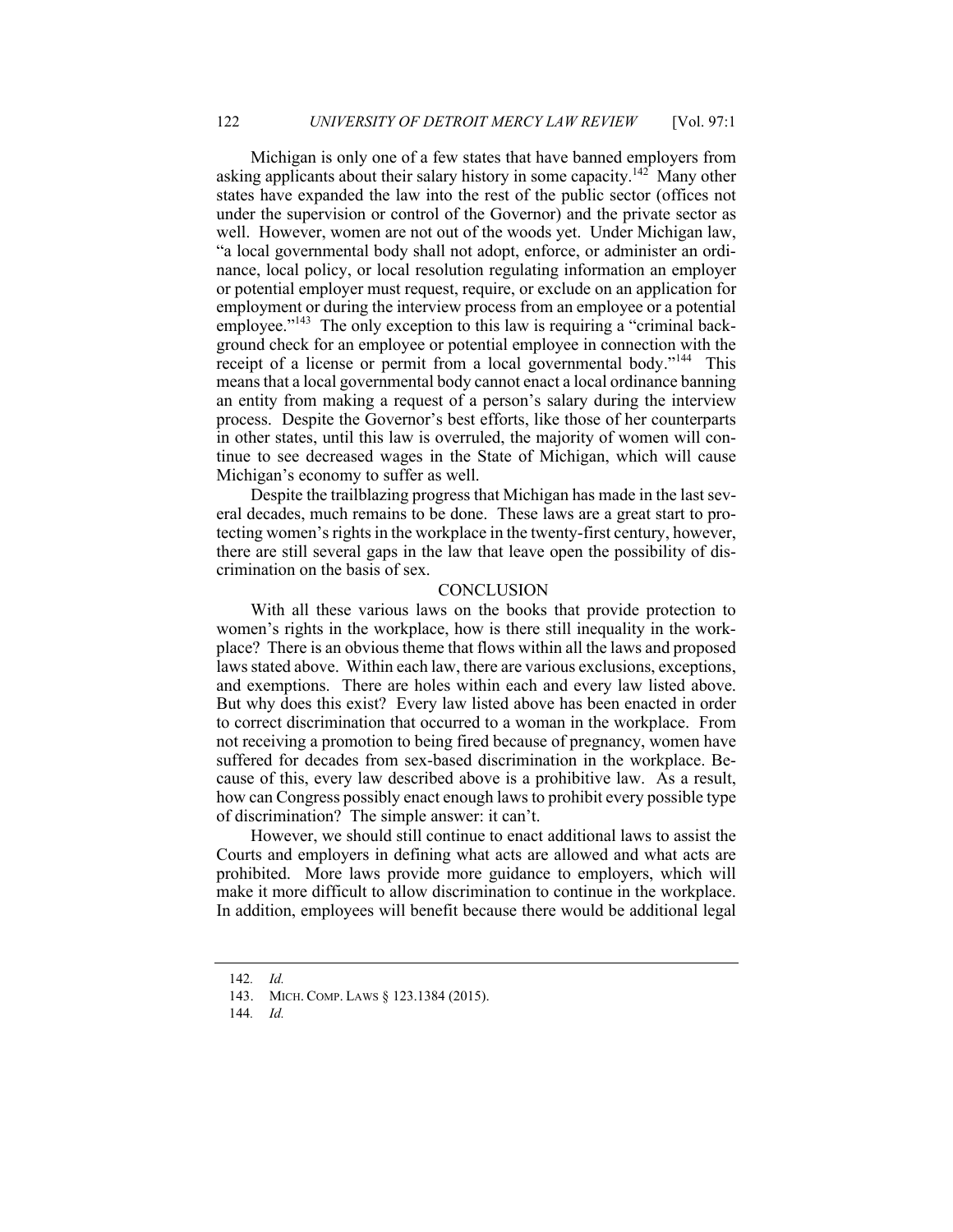avenues that they could take in order to correct any discrimination that does occur.

 The main cause of the problem though is not in the laws, but in the way people think. The typical stereotypes of men and women still exist today and many people still believe that men belong at work as the breadwinners and women belong at home to care for the children. Until more people reotypes will continue to live on and we will not achieve equality. In my opinion, I think that regardless of the amount of laws that are enacted, dis- crimination will occur, until people have changed the way they think of these stereotypes. stereotypes. Justice Ginsburg has been integral in changing the minds on the bench change the way they see women in the workplace, these gender specific ste-

 and in society when it comes to women's rights in the workplace and every- where else. She has said for a long time that we have come far, but are not all the way there yet.<sup>145</sup> She often quotes Sarah Grimke, "I ask no favor for my sex. All I ask of our brethren is that they take their feet off our necks."<sup>146</sup> I believe that we have certainly broken the glass ceiling, but we are left to step on the broken glass barefoot as we cross the finish line of equality in the workplace. Equal protection under the law does not mean equal treatment under the law or equality in the workplace. The only way we can achieve equal treatment under the law is to change the minds of those that are in decision making positions in order to make a difference.<sup>147</sup>

 Justice Ginsburg's daughter said in response to the question of how she feels about her mother being appointed as the second woman ever to sit on the Supreme Court, "[i]t's fine, but it would be finer still when so many women are judges in all the courts of our land, that no one keeps count anymore."<sup>148</sup> I dream of a day when we stop counting the women on the Court, because at that point it won't be an achievement that we have reached equal-ity, rather it would be an everyday reality.

 I believe Justice Ginsburg said it best when she said, "[e]very modern human rights document has a statement that men and women are equal before

<sup>145.</sup> HELENA HUNT, RUTH BADER GINSBURG: IN HER OWN WORDS 127 (2018).

<sup>146</sup>*. Id*. at 90.

 work. It starts out with support of your family members. I know I wouldn't be where I am today without the amazing support of my mother, the original feminist in my family, who was a trailblazer in her own way by fighting for varsity sports for women at Centerline High School, or my father who always told me I can do anything I set my mind to. In addition, I don't know where I would be if I didn't have such a supportive spouse, who always encour- aged me to pursue my dreams, whether here or abroad. It also takes the support of the people you work with, by standing up for you when discrimination does occur. It ends with support in your community. With all the women's advocacy groups out there, from the Women Law- yers Association of Michigan to the Women in the Profession Group of the American Bar Association to the ACLU, there is now a way to support women and give them a voice to achieve equality in the workplace and everywhere else. These groups allow women to speak 147. This requires advocacy and it takes support from everyone to achieve equality at up for what they believe in and give them the opportunity to develop their leadership skills.

<sup>148</sup>*. Hunt*, *supra* note 145 at 56.